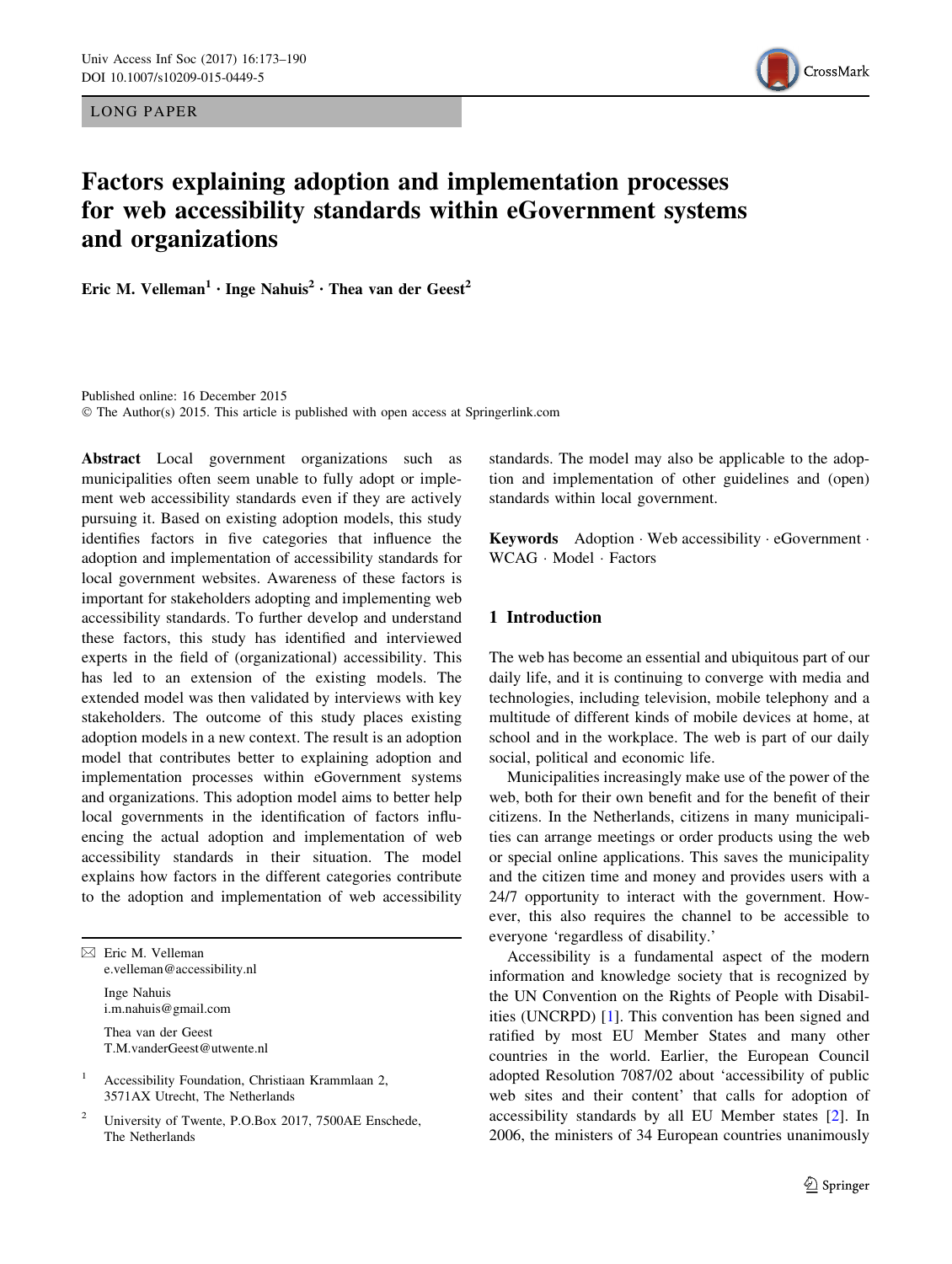signed the Riga Declaration that formulates concrete targets for e-inclusion and requires 'that all public websites are accessible by 2010' [\[3](#page-16-0)]. The European Parliament has prepared a 'Directive of the European Parliament and of the Council on the accessibility of public sector bodies' websites.' This directive requires conformance with accessibility standards.

As a result of the Riga Declaration, in 2006, the Dutch Council of Ministers adopted the 'Besluit Kwaliteit Rijksoverheidswebsites' [\[4](#page-16-0)] that requires new and existing central government websites to comply with web accessibility standards by 2011. Local and regional government agencies in the Netherlands signed separate administrative agreements with the government in 2008 and 2011 [[5,](#page-16-0) [6\]](#page-16-0) that require them to implement accessibility standards by 2015.

While these commitments have contributed to more awareness among stakeholders, the actual adoption and implementation of accessibility standards is still behind the target set by the EU. The EC-funded subsequent MeAC studies of 2006, 2009 and 2013 [[7\]](#page-16-0) show that the overall conformance of websites with the standards may be improving, but is still far below the targeted level of accessibility. This is also visible when comparing yearly accessibility monitoring of government websites in the Netherlands [[8\]](#page-16-0). It is clear that there is progress; however, the overall result is still below the set target [\[9](#page-16-0), [10\]](#page-16-0).

Reports from the responsible Dutch minister to the Parliament indicate that many efforts have been made to support municipalities and actively help them implement the standards [[9\]](#page-16-0). Examples of these efforts include a 4-year program including ambassadors with disabilities to create awareness, information about the positive aspects of implementing accessibility standards, a national urgency program (i-NUP) that supports municipalities in the process, an accessibility testing tool, a benchmark website, cocreation of best practices and examples and more. Still, the minister concludes 'that municipalities, provinces, water boards, non-departmental public bodies and central government agencies websites fail to conform with the required quality and accessibility standards.' He expects 'that this will also be the outcome of the next reports except for central government websites.' The minister proposes an approach that is less focused on testing conformance at the end of the process and one that is more focused on the adoption and implementation process [\[10](#page-16-0)].

This brings up the question: Which factors within municipalities influence the process of adoption and implementation of accessibility standards for websites?

Based on existing models in the literature and additional input from experts, this study will list possible adoption and implementation factors in a research model and then rank them using semi-structured interviews with stakeholders from different sizes municipalities and with different degrees of adoption and implementation of web accessibility standards. To establish the status of the adoption and implementation of web accessibility standards, experts will examine websites of participating municipalities.

The study will identify key factors that influence the adoption and implementation of accessibility standards for local government websites and place them in a new adoption and implementation model. The study will also identify the involvement and influence of key stakeholders. This will help stakeholders recognize web accessibility-related adoption and implementation processes within their own eGovernment system and organization. It will also support easier identification of the factors that influence the success or failure in their specific situation. The model may also be applicable to the adoption and implementation of other guidelines and (open) standards within local government.

Section 2 describes the factors that influence adoption and implementation of accessibility standards for local government websites as they can be found in the literature. This section also describes the additional factors proposed by the experts in semi-structured interviews and ends with a research model that is used for validation with the stakeholders.

Section [3](#page-5-0) describes the selection of the websites of the municipalities in the study, the way they were evaluated for accessibility and the semi-structured interviews with the stakeholders.

Section [4](#page-7-0) describes the results of the validation of the research model by the stakeholders.

Section [5](#page-13-0) proposes a new adoption and implementation model for the adoption and implementation of accessibility standards for local government websites. It separately describes the factors most important for adoption and the factors most important for implementation. It examines the impact of the size of the organization.

# 2 Adoption of accessibility standards

The Web Content Accessibility Guidelines (WCAG) [[11\]](#page-16-0) can be considered as the worldwide reference technical standard for web accessibility. The Web Accessibility Initiative (WAI) of the World Wide Web Consortium (W3C) publishes them. The guidelines describe how to make web content accessible to persons with disabilities. WCAG addresses multimedia content, interactive components, and rich and mobile web applications. It is an ISO standard ISO/IEC 40500:2012 since 2012.

There are many studies about the use, implementation, validity and testing of accessibility standards for the web. Some studies focus on the usability and validity of the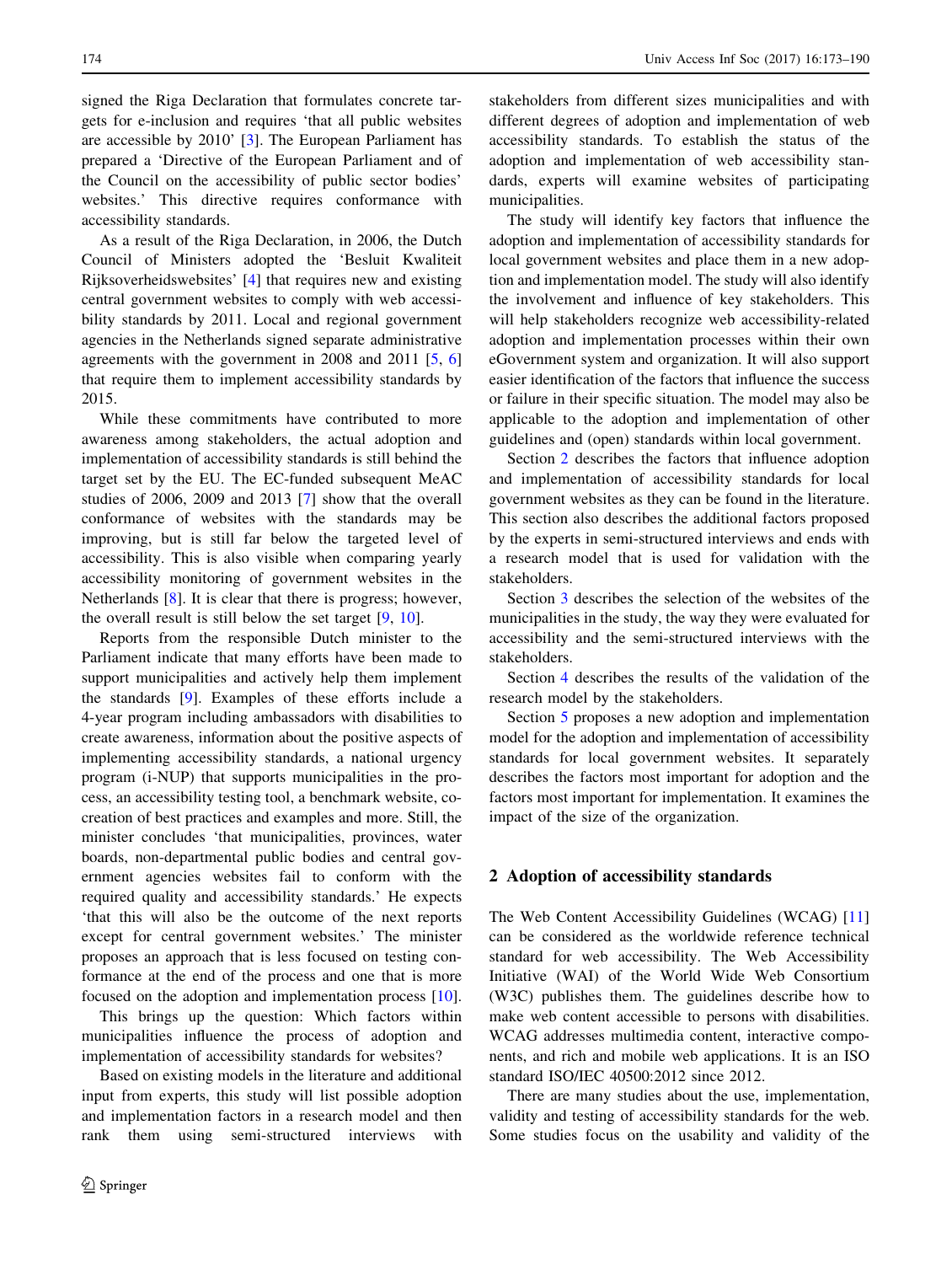standards  $[12–15]$  $[12–15]$  $[12–15]$ , some on the test quality  $[16]$  $[16]$ , some on evaluations using the standards [[17–19\]](#page-16-0), and some are comparative [[20,](#page-16-0) [21](#page-16-0)]. There are also many studies that measure the actual status of accessibility of websites in certain countries or areas at a certain time. This includes research into the accessibility of government websites in the UK, Netherlands, Saudi Arabia and all member states of the European Union [[7–9,](#page-16-0) [22](#page-16-0), [23](#page-16-0)].

Some countries have legislation that includes accessibility standards. The UN provides the Convention on the Rights of Persons with Disabilities [\[1](#page-16-0)] not yet ratified by all countries. The European Parliament is preparing an Accessibility Directive. It is clear from the studies though [\[7](#page-16-0), [8](#page-16-0)] that even after a decade of availability of standards and even in countries where there is clear legislation, not all municipalities have adopted and implemented the web accessibility standards.

There is not much literature to clarify why, after all the years that the accessibility standards have been available, the majority of municipality websites have still not adopted and implemented them. There is a literature that describes factors that may be of influence on the adoption and implementation, though they are mostly focusing on information systems, innovation or information and communication technology (ICT) implementation. Lazar, Dudley-Sponaugle and Greenidge [\[24](#page-16-0)] looked into perceptions with regard to web accessibility; however, the study is limited to webmasters, while the group of stake-holders involved in the process is larger [\[25](#page-16-0)].

Adoption in the context of accessibility standards is all about the actual acceptance and the use of a product or technology by its intended users. It is a well-known term when it comes to innovation processes. Bouwman et al. [[27\]](#page-16-0) describe the adoption phase as 'the phase of investigation, research, consideration and decision making in order to introduce a new innovation in the organization.' In this study, the innovation would be the accessibility standards. As one of the first researchers to look into the adoption process of innovations, Rogers created the 'diffusion of innovations' [[26\]](#page-16-0) model. He describes several phases of the adoption process in the context of innovation and the factors that influence that process. Other researchers [[27–29\]](#page-16-0) took Rogers' model and applied it to ICT systems. For example, Hovav [[29\]](#page-16-0) described factors in the context of the adoption of the Internet Protocol version 6 (IPv6) standard. Giannoumis [[30\]](#page-16-0) specifically looks into the importance of the WCAG guidelines for other ICT standards.

# 2.1 Factors influencing adoption

In the literature, a number of adoption and implementation models and theories are proposed. Traditionally, adoption studies focus on innovations in organizations [\[26](#page-16-0)].

Nevertheless, they have also been applied to development and introduction of new media, telematics innovations [\[28](#page-16-0)], ICT in organizations [[27\]](#page-16-0) and Internet standards as described by Hovav et al in 2004 and 2011 [\[29](#page-16-0), [31\]](#page-16-0).

One of the adoption models most referenced is the 'diffusion of innovations' model provided by Rogers [[26\]](#page-16-0) in which he describes the 'units of adoption.' Rogers' model is on innovation. This study will examine the factors proposed by Rogers in relation to the adoption process of accessibility standards for websites. Rogers describes a number of factors that influence the adoption process. This study includes the following factors from his adoption model into the research model:

- Relative advantage The degree to which adoption and implementation leads to any kind of perceived advantage. For example, improvement of the website or organization as compared to not adopting and implementing it;
- Compatibility The ease to adopt and implement the accessibility standards with existing infrastructure and possibly existing web services;
- Complexity or simplicity The extent to which the accessibility standards are perceived to be easy or difficult to adopt and implement;
- Observability The degree to which the adoption and implementation of the guidelines is visible to others.

Hovav et al. [\[29](#page-16-0), [31](#page-16-0)] created a model describing the adoption of Internet Protocol version 6 (IPv6) in South Korea. They concluded that the most influential factors seemed to be the government strategy to create user demand and to pressure companies to adopt IPv6 [\[29](#page-16-0)]. Other factors like sponsorship and financial factors seemed to have less influence. He then describes 'environmental conduciveness' and usefulness of the features as important factors. While the factors within usefulness are the same as Rogers' [\[26](#page-16-0)], environmental conduciveness adds:

- Network externalities Pressure to adopt and implement guidelines because other municipalities also have;
- Current infrastructure and sunk costs of already existing infrastructure The age of the current infrastructure or the existing CMS system can make it more difficult or expensive to adopt or implement the guidelines. For instance, if a new website has just been implemented, it is perceived that large changes are required to implement the guidelines;
- Related technologies Existence and use of other technologies or open standards that make it easier to adopt and implement accessibility standards;
- Communication channels and information The extent to which information about the adoption and implementation is available to stakeholders;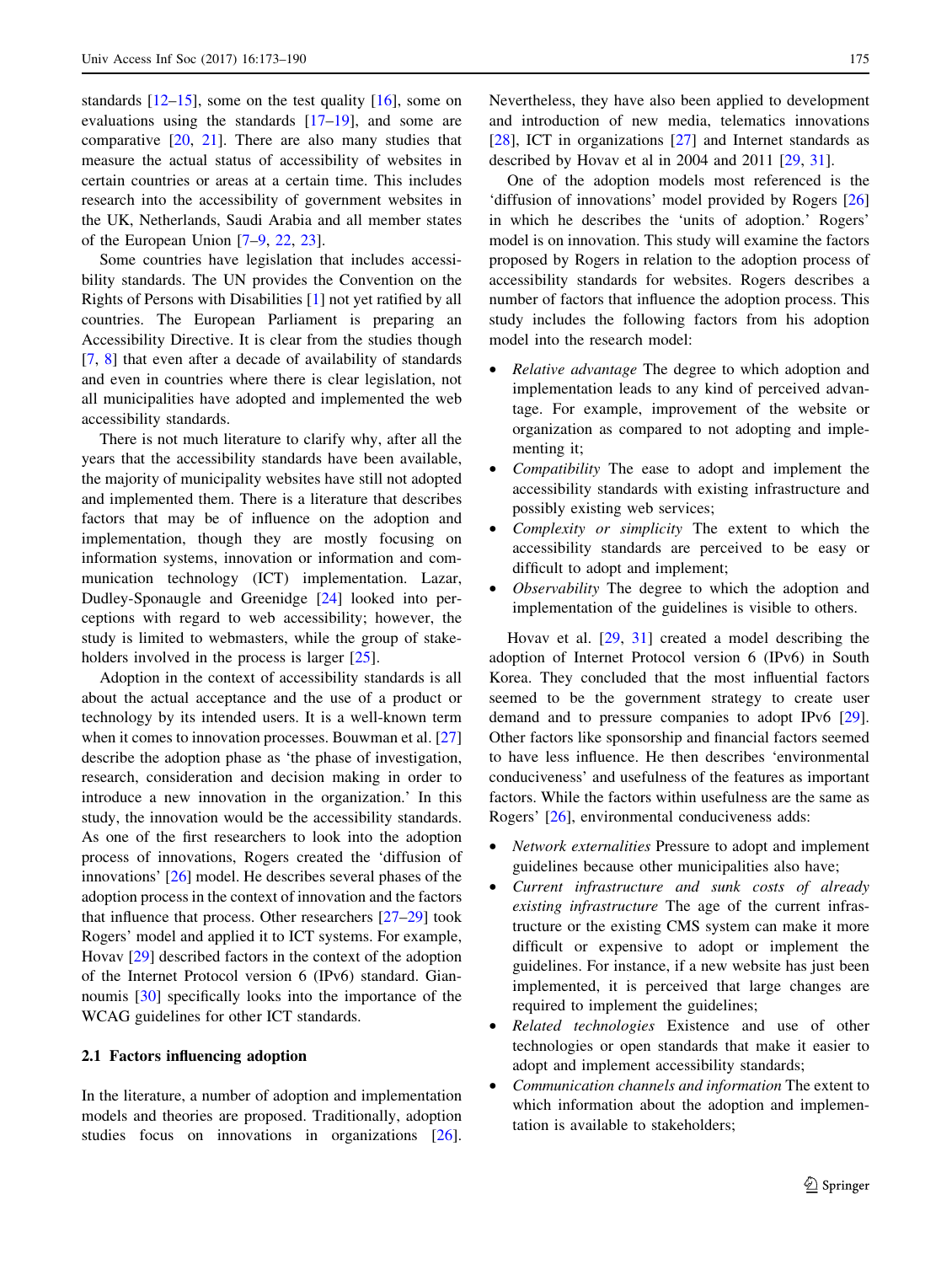- *Sponsorship* Involvement of external agents with a degree of power, like government or other mandates;
- Resources/technical possibilities Availability of resources on accessibility including clear guidelines, information and toolkits that can facilitate the adoption and implementation.

# 2.2 Factors related to the design process

Accessibility standards have to be applied during the design process of any website. During the design phase, there could be many factors influencing the implementation of accessibility standards. Abdelgawad et al. [[32\]](#page-16-0) have designed a diagram in which they describe their perception of the accessible design process as a cycle. The diagram shows how accessibility can be integrated throughout the whole design process and includes a number of new factors that may influence the application of accessibility standards during the design phase, such as budget, quality assurance and knowledge (specifically training, knowledge and experience of the workforce involved in the process). This study adds their perceived factors to the research model. In their opinion, implementation of accessibility standards would clearly benefit if more time would be spent on internal quality assurance. Kline [\[33](#page-16-0)] and Zimmerman and Vanderheiden [\[34](#page-16-0)] also stress the importance of quality assurance adding more specifically that quality assurance should be a continuous process in all phases of website development and should be applied to all developed applications, content and documents. They add external quality assurance as a factor that influences the implementation of accessibility standards during the design process. This adds the following two factors to the proposed research model:

- Internal quality assurance,
- External quality assurance.

Many authors specifically identify the knowledge of the workforce as an important factor in the process, specifically during the design and implementation phase [[32,](#page-16-0) [33](#page-16-0), [35,](#page-16-0) [36](#page-17-0)]. Nambisan and Wang [\[36](#page-17-0)] studied the effect of knowledge barriers on the adoption time of web technology. They conclude that the lack of relevant knowledge delays the adoption time of web technology even if they are potentially profitable to web development organizations. Although implementation of web technology has become much more commonplace since their study, the implementation of accessibility standards is still very new to many web developers. This study includes the knowledge factor to the research model:

Knowledge The knowledge of the municipal stakeholder about the accessibility standards.

When a website is not built in conformance with accessibility standards, these can be addressed later. This is called retrofitting. Retrofitting accessibility standards at the end of the process is always more expensive than building it in from the start. As an example, [[37\]](#page-17-0) indicates that the cost of retrofitting can be as much as ten times higher. Boehm [[37\]](#page-17-0) describes the increasing costs when making changes at a later stage in the life cycle of a project.

In their research into the costs and benefits of applying accessibility standards, Velleman and van der Geest [[38,](#page-17-0) [39](#page-17-0)] categorize the possible benefits of applying accessibility standards into four categories: (1) financial, (2) social, (3) technical and (4) legal/policy factors. All categories provide potential benefits.

Nambisan and Wang indicate that the knowledge of such benefits with the stakeholders is important  $[36]$  $[36]$ . They show that it plays an important role in the decision to adopt and implement the standards.

Examples of benefits of applying the guidelines early in the process could be reaching a larger audience, better performance (platforms, browsers, devices, etc.), faster, better findable in search engines, a better user experience and a contribution to corporate social responsibility [[38,](#page-17-0) [39](#page-17-0)]. This study will therefore include them into the research model:

- Internal benefits:
- External benefits;
- Budget and cost.

### 2.3 Factors related to the organizational structure

The internal structure of an organization, but also the combination of different organizations involved in the adoption and implementation process can influence the adoption process. Thong [[40\]](#page-17-0) studied the adoption of information systems (IS) in small businesses and concluded that 'While CEO and innovation characteristics are important determinants of the decision to adopt, they do not affect the extent of IS adoption. The extent of IS adoption is mainly determined by organizational characteristics' (p. 187). One of those characteristics is the assignment of responsibilities. Folmer and Punter [[41\]](#page-17-0) indicate this in their list of factors for successfully implementing a standard. They argue that there should be a committed problem owner. This study adds this problem ownership to the research model:

• Assign responsibilities

Folmer and Punter [\[41](#page-17-0)] continue, 'A dominant party or dominant process can greatly encourage adoption' (p. 61). This is supported by Heuvelhoff and de Bruin [[42\]](#page-17-0) who show that involvement of network organizations can be a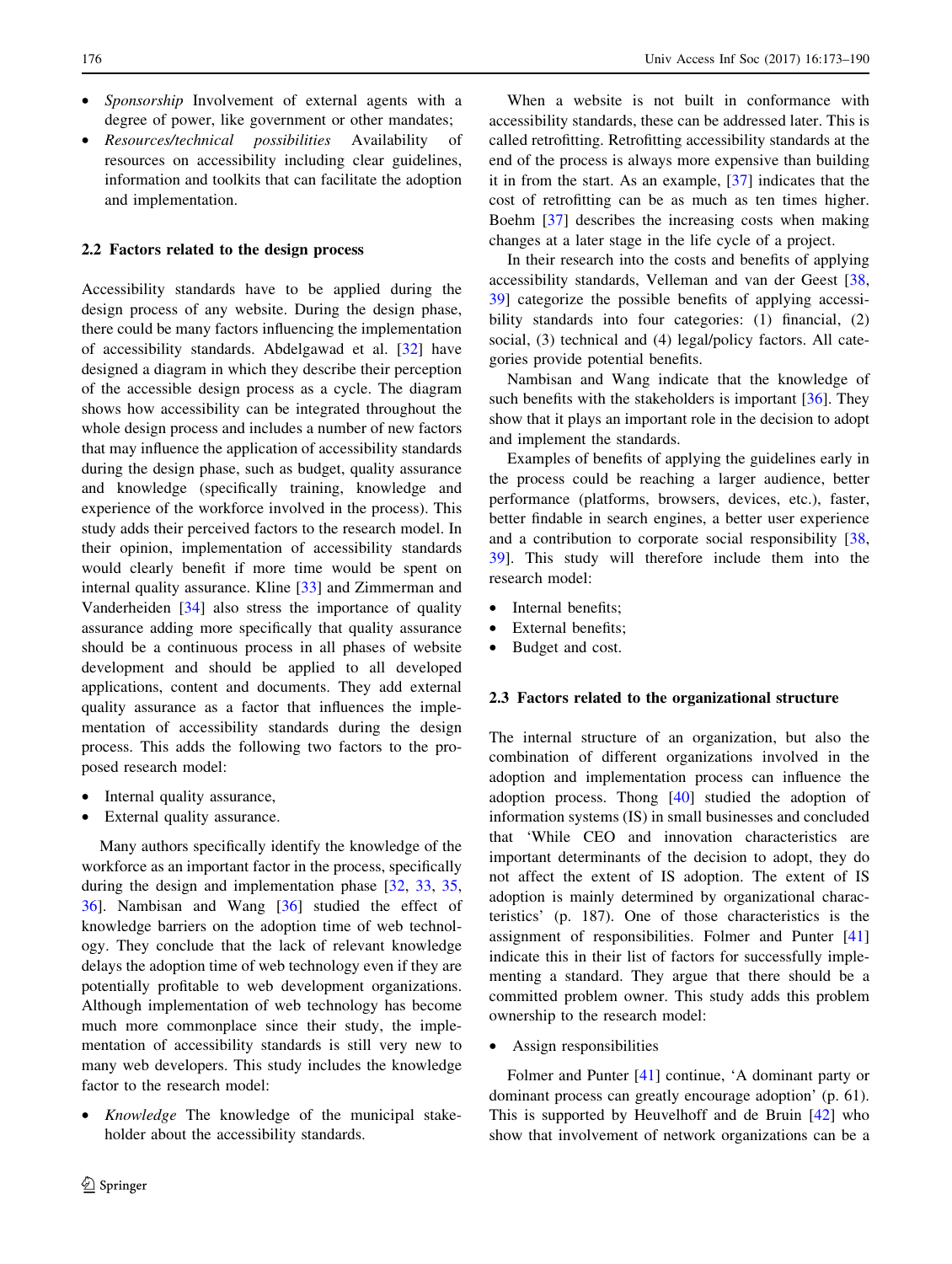factor that considerably slows down decision making. Most adoption and implementation processes for accessibility standards include multiple organizations working together, causing problems when it comes to decision making and thus potentially slowing down the process. Heuvelhoff and de Bruin mention three risks of involvement of networks that could be interesting to consider for the adoption process of accessibility standards. Networks have a variety of actors with different characteristics, knowledge and interests. This can cause confusion during implementation. Networks can also be very closed, not letting in advice or comments from other external stakeholders. Finally, people in networks tend to be dependent of each other. This means that sometimes people in the network have to wait for others in the network to provide advice, approval, etc., before a decision can be taken. This study adds the three factors to the research model:

- Pluralism Different interests between stakeholders involved in the adoption and implementation process;
- Closedness Degree to which advice or comments from external stakeholders is accepted;
- Interdependencies Dependency on other people for advice, approval, content delivery, information, etc., influencing the continuation of the adoption or implementation.

Besides clear responsibilities within the process, also the quality of collaboration between municipalities can influence the process, as for instance, in the exchange of information and best practices between municipalities. Promoting interaction and interoperability between organizations helps to achieve accessibility  $[43]$  $[43]$  (p. 27) even if the collaboration is not much more than the exchange of data and best practices between different organizations [\[44](#page-17-0)]. This is why the study adds municipal collaboration to the research model:

Municipal collaboration Collaboration and exchange of information and best practices with other municipalities to adopt and implement the guidelines.

Sometimes, there is a knowledge gap between the procurer and external partners who are mostly hired for their knowledge. Jensen [\[45](#page-17-0)] describes this 'principal-agent relationship' as 'a contract under which one or more persons—the principal(s)—engage another person—the agent—to perform some service on their behalf that involves delegating some decision-making authority to the agent. If both parties to the relationship are utility maximizers, there is a good reason to believe that the agent will not always act in the best interests of the principal' (p. 86). The main concern of external parties could be that they want to procure the order. The procurer should check this. Because this is a potential risk to the implementation of

accessibility standards, this study adds these factors to the research model:

- Quality of procurement The degree to which the guidelines are mandated in the procurement requirements;
- Checking skills of outsourced party Checking the accessibility standards skills of contractors before contracting them.

With regard to the involvement in (strategic) decisions and degree and continuity of involvement during the adoption and implementation phase, Miller et al. [[46\]](#page-17-0) indicate that the role of stakeholders changes from one phase to another. They propose the political decisionmaking model. This study adds three factors related to the political decision-making model that are relevant. In the literature about web accessibility, managerial support is also shown to be an important factor [[23\]](#page-16-0). This study adds the following factors to the research model proposed:

- Stakeholder influence and involvement The degree to which a stakeholder feels he can influence the adoption and implementation and his commitment to the adoption and implementation;
- Stakeholder responsibilities The extent to which the responsibilities of a stakeholder are clearly assigned in the process so the stakeholder and other stakeholders are aware of his responsibilities;
- Managerial commitment and decisions Commitment of management to implement the guidelines and to take steps if necessary to achieve that goal.

# 2.4 External factors

The Netherlands has different rules and legislations concerning accessibility for all citizens that could be applicable to websites. Hence, this study includes these as factors in the research model. This includes relevant rules and legislation from Europe and the UN:

• Rules and legislation Availability of rules and legislation requiring the adoption and implementation of accessibility standards (national and international).

#### 2.5 Factors proposed by accessibility experts

In this study, structured interviews were conducted with experts to share their view on factors influencing the adoption and implementation. The main purpose of the interviews with the experts was to prevent gaps that could exist if only the input from the literature was to be used. To complete the research model, experts were selected with expertise and experience with regard to adoption and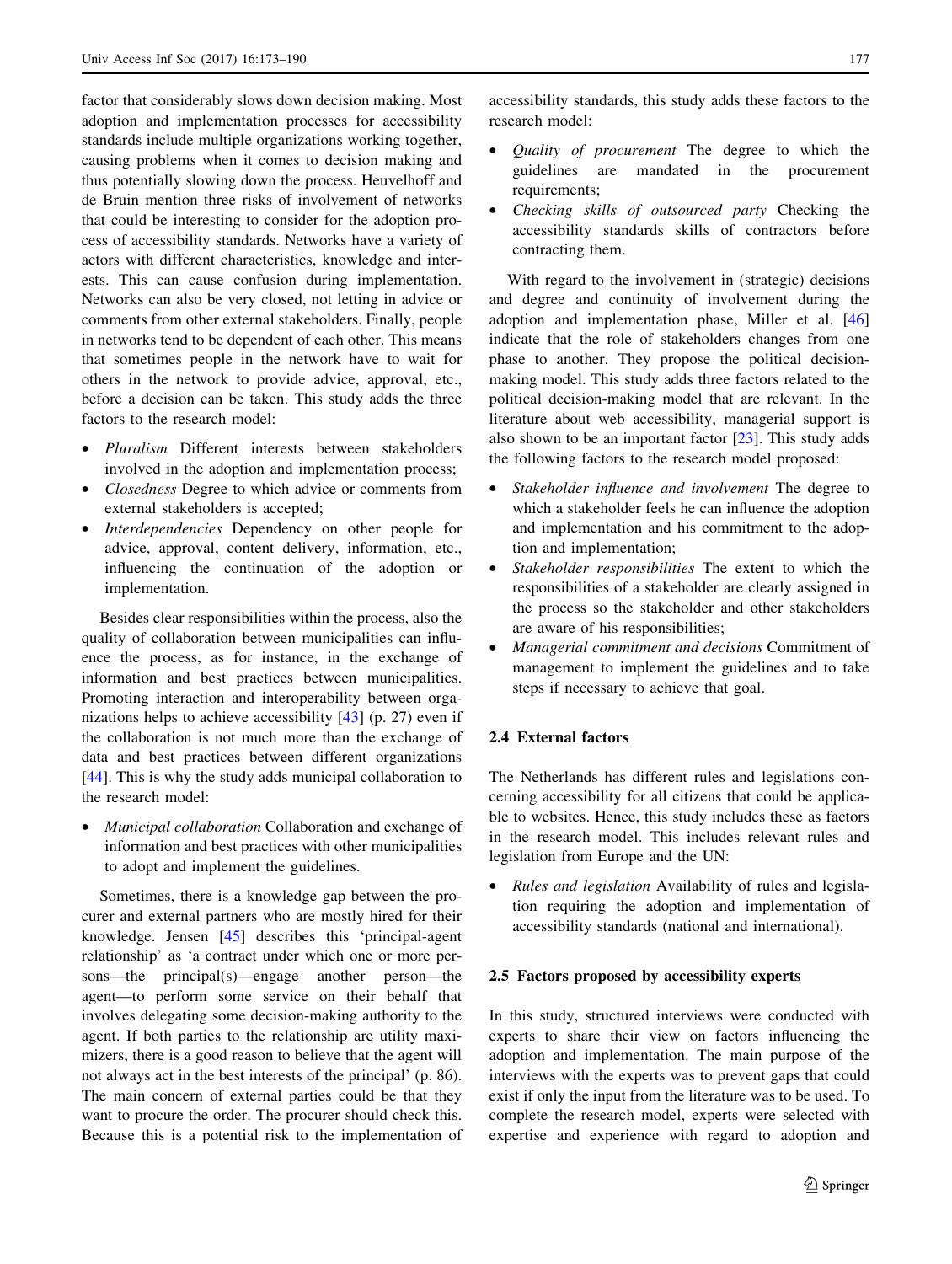<span id="page-5-0"></span>implementation of web accessibility standards in eGovernment. The interviewers did not show or discuss the output of the literature research with them. The experts included a web accessibility evaluation expert, an accessibility policy expert and a public procurement expert.

Using structured interviews, the experts were asked to identify factors that were most likely to influence the adoption and implementation process of accessibility standards in municipalities. The outcome of the interviews with the experts made it possible to add two new factors to the research model: (1) disability in circle, and (2) pride and ambition. Based on the interviews, 'opinion on the guidelines' was also added as a separate factor. The other factors mentioned by the experts were consistent with earlier findings from the literature except that it was decided to shift, combine and rename some factors as a result of the interviews. Checking skills of outsourced party is covered by quality of procurement and taken out as a separate factor, and legislation was split up into (1) legislation on accessibility, (2) other rules and demands and (3) citizen influence.

The two new factors mentioned by the experts could not be classified under the four categories that were established from the literature. Because they are related to personal experiences and feelings, they are grouped under a new category named 'personal factors.' The final model now includes 5 categories.

- 1. Adoption factors;
- 2. Factors related to the design process;
- 3. Factors related to the organizational structure;
- 4. External factors;
- 5. Personal factors.

### 2.6 Research model and coding categories

The result of combining the factors identified from the literature and the factors indicated by the experts can be seen in Table [1.](#page-6-0) All factors will be used as coding categories for the interviews with the stakeholders. This list is the starting point for further exploration with the stakeholders.

# 3 Research design

This section describes how the adoption and implementation factors from the existing literature were validated to the adoption and implementation of accessibility standards of municipality websites.

After building a conceptual research model based on the existing literature (Table [1](#page-6-0)), semi-structured interviews with experts were conducted to identify perceived adoption

and implementation factors. The two lists of factors were then compared, and factors that were additionally indicated by the experts were added into the research model (Table [3\)](#page-7-0).

The research model was then validated using a comparative multiple case study as described by Yin (p. 13) [\[47](#page-17-0)] using semi-structured interviews with stakeholders from different size websites with different levels of accessibility. Answers were analyzed with the factors in the research model as coding categories. Based on this analysis, an experimental adoption and implementation model was constructed.

### 3.1 Case selection: Municipalities and stakeholders

This study examined municipality websites with different size (number of citizens) and level of conformance.

Dahl and Hansen [\[48](#page-17-0)] indicate that on the one hand, the size of municipalities is a significant factor when it comes to the implementation of standards and that on the other hand, the adoption of the guidelines can be influenced by the more complex organizational structure of a large municipality. For this reason, small, medium and large websites with different levels of accessibility standards conformance were selected.

To establish the conformance level, the Website Accessibility Conformance Evaluation Methodology (WCAG-EM) 1.0 Working Group Note [[19\]](#page-16-0) with the Web Content Accessibility Guidelines 2.0 (WCAG2.0) [[11\]](#page-16-0) was used. These guidelines became a formal ISO/IEC standard in 2012 (ISO/IEC 40500:2012). The evaluation consisted of a full manual evaluation of the websites by experts of the Accessibility Foundation, an ISO 17020 accredited inspection organization for accessibility in the Netherlands. In this study, websites that are not conformant with the minimal set of guidelines for level A are rated 'low,' conformance with WCAG2.0 level A is rated as medium and level AA is rated as high.

Based on the literature, 18 internal and external stakeholders who worked within municipalities during the adoption and implementation process were selected.

The Dutch Ministry of the Interior and Kingdom Relations [[49,](#page-17-0) [50](#page-17-0)] distinguishes three main stakeholders once the decision has been taken to implement accessibility standards: (1) the designer, (2) the developer and (3) the content editor. The KING i-Versneller [\[51](#page-17-0)], a support program instigated by the Dutch government to help municipalities adopt and implement accessibility standards, provides support for website project leaders, IT managers and advisors, web domain coordinators, implementation and support managers, content managers and communication advisors. The W3C/WAI implementation plan for web accessibility [[52\]](#page-17-0) advises to establish a coordination team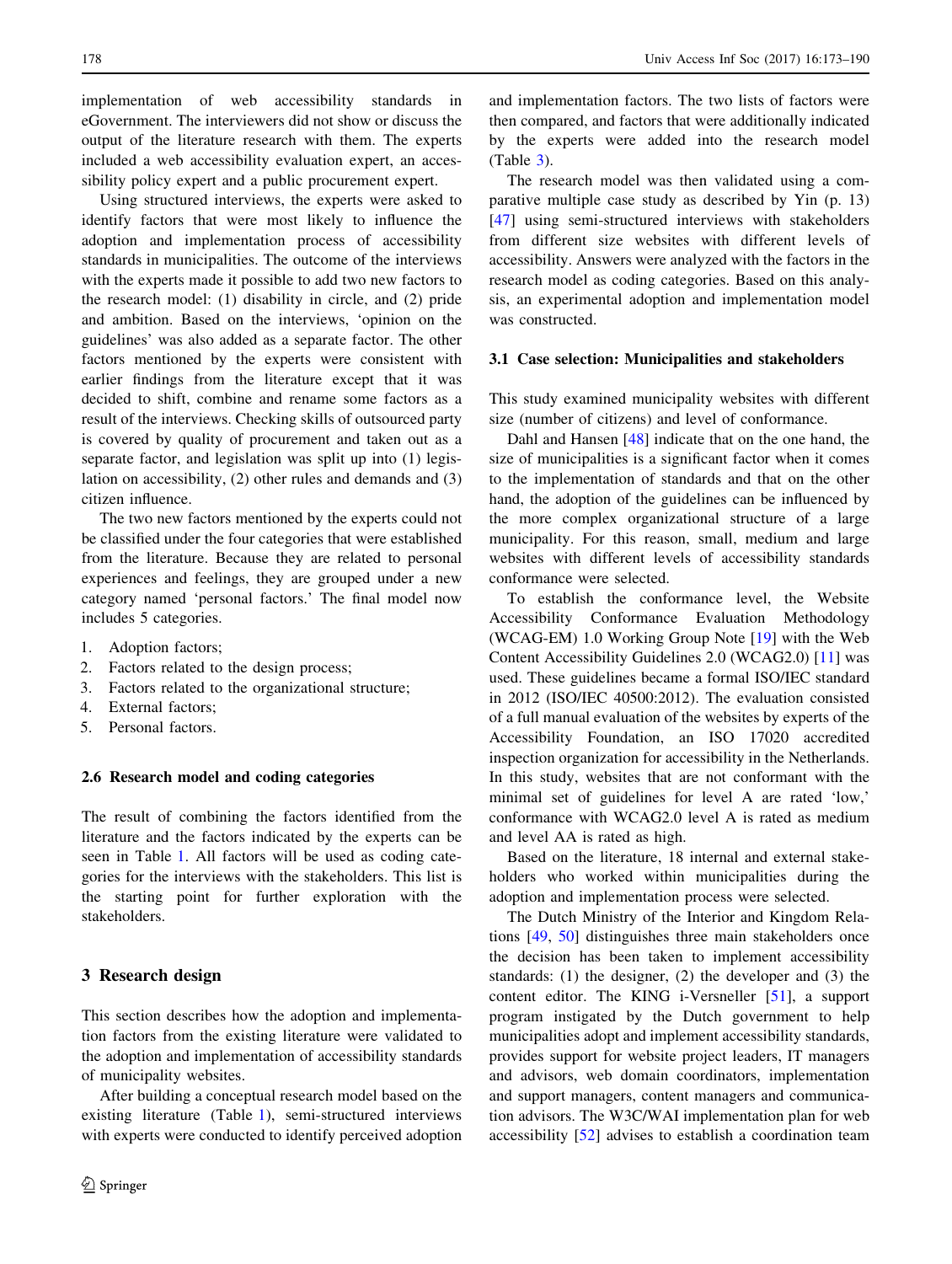<span id="page-6-0"></span>Table 1 The research model from the literature and experts that is used for further exploration with the stakeholders

| Adoption factors                                                                                                                                                                                     | Web design process                                                                                                                        | Organizational structure                                                                                                                                        | Personal factors                                                                                                | External influences                                                                |
|------------------------------------------------------------------------------------------------------------------------------------------------------------------------------------------------------|-------------------------------------------------------------------------------------------------------------------------------------------|-----------------------------------------------------------------------------------------------------------------------------------------------------------------|-----------------------------------------------------------------------------------------------------------------|------------------------------------------------------------------------------------|
| Relative advantage<br>Compatibility<br>Complexity or simplicity<br>Observability<br>Network externalities<br>Related technologies<br>Current infrastructure<br>Communication channels<br>Sponsorship | Internal quality<br>assurance<br>External quality<br>assurance<br>Knowledge<br>Internal benefits<br>External benefits<br>Budget and costs | Quality of procurement<br>Closedness<br>Interdependencies<br>Pluralism<br>Managerial commitment and<br>decisions<br>Responsibilities<br>Municipal collaboration | Stakeholder influence and<br>involvement<br>Disability in circle<br>Pride and ambition<br>Opinion on guidelines | Legislation on<br>accessibility<br>Other rules and<br>demands<br>Citizen influence |
| Resources/technical<br>possibilities                                                                                                                                                                 |                                                                                                                                           |                                                                                                                                                                 |                                                                                                                 |                                                                                    |

within the organization and to look for representatives from key departments 'such as marketing, web development, technical support, usability.'

The stakeholders selected from these groups and individuals are all people who can affect or are affected by the achievement of the organization's objective as proposed by Freeman [\[53](#page-17-0)] and who indicate that they have an opportunity to influence the process as described by Rowley [\[25](#page-16-0)].

The final selection can be seen in Table 2 and includes internal decision makers, content editors, (external) web developers/designers, management and marketing staff from smaller and larger municipalities, both internal and external staff and with different levels of accessibility of the website at the time of the interviews. As key stakeholders, they have an important role in providing an explanation for the (lack of) adoption and implementation of web accessibility standards (as described earlier). While the intensity of the stakeholders' involvement is different, they all indicate that they feel they had influence on the adoption and implementation process within the municipality. The goal was to recruit at least one internal and one external respondent for every municipality in the study. For smaller municipalities, this was less obvious because the relevant person was sometimes hard to reach. For two of the municipalities, the interviewer did not find an external staff member. In total, 18 persons have been interviewed.

# 3.2 Procedure

The interviewer contacted the stakeholders by phone and e-mail and conducted semi-structured interviews with them on location, mostly in a meeting room of the municipality and, in case of external staff, on location in their office. The interviews were conducted in the period from May to October 2013. All interviews were recorded and transcribed.

During the semi-structured interviews, all stakeholders were asked questions that were relevant to their work situation (see '[Appendix](#page-15-0)' section). The questions were based

Table 2 Overview of municipalities, the accessibility level of their websites and stakeholders and their position in the process

| Accessibility level of website | Internal stakeholders             | External stakeholders |
|--------------------------------|-----------------------------------|-----------------------|
| High                           | Webmaster                         | Project leader        |
| Medium                         | Webmaster/editor                  |                       |
|                                | Project manager online services   |                       |
| Low                            | Webmaster                         | Developer             |
|                                | Marketing and communication Staff |                       |
| Low                            | Webmaster                         |                       |
| Low                            | Webmaster                         | Developer             |
|                                | Communication strategist          |                       |
| High                           | Webmaster                         | Accessibility expert  |
|                                | Project leader accessibility      | Project leader        |
|                                | Chief content editor              |                       |
|                                | Photo editor                      |                       |
|                                | Domain coordinator                |                       |
|                                |                                   |                       |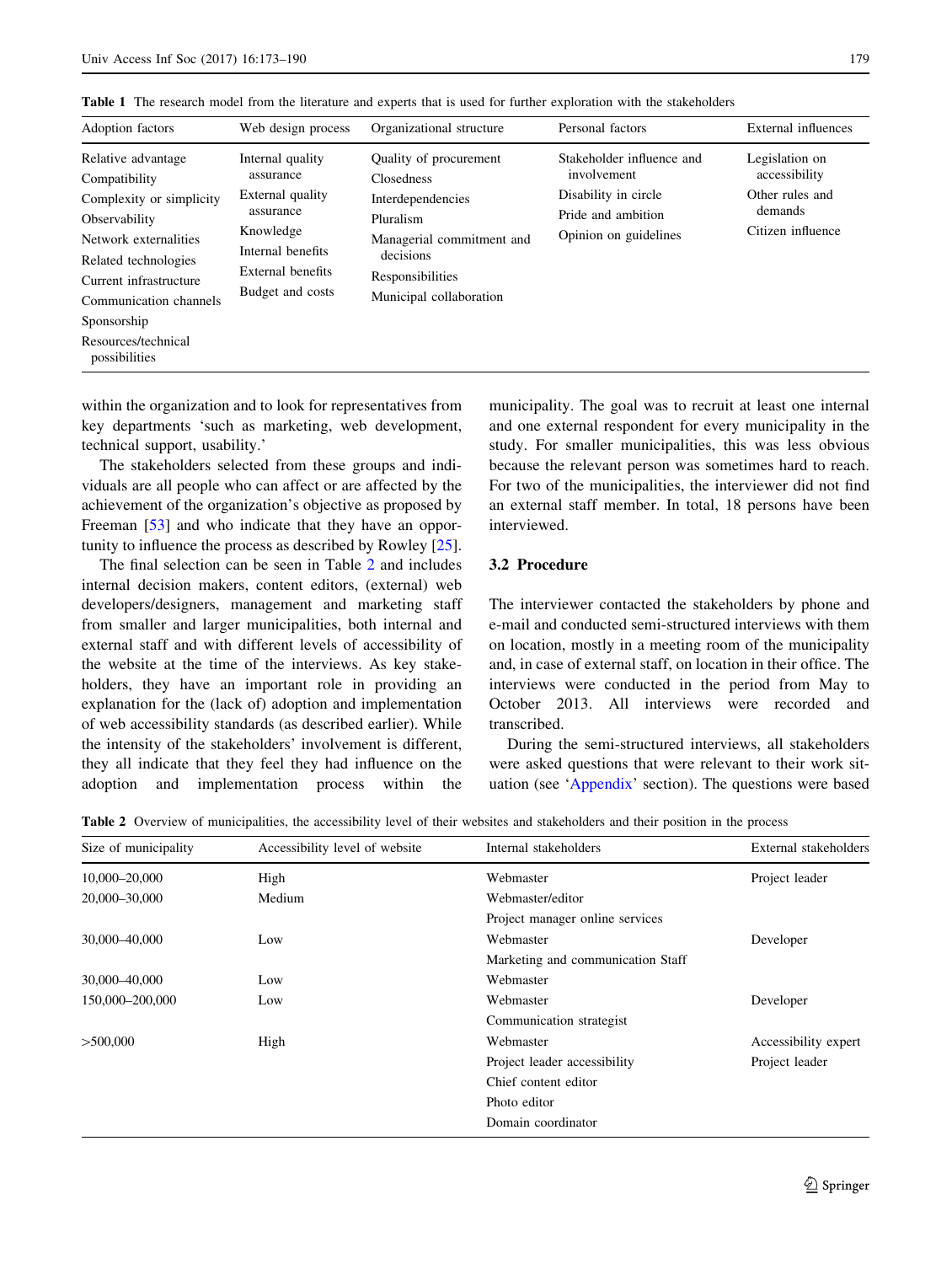|                             | Adoption models<br>factors                                                                                                                  | Web design<br>process                                                    | Organizational<br>structure                                                                                                                   | Personal factors                                                            | External influences                       |
|-----------------------------|---------------------------------------------------------------------------------------------------------------------------------------------|--------------------------------------------------------------------------|-----------------------------------------------------------------------------------------------------------------------------------------------|-----------------------------------------------------------------------------|-------------------------------------------|
| High influence              | Compatibility<br>Complexity<br>Resources                                                                                                    | Quality assurance<br>Perceived benefits<br>Knowledge<br>Budget and costs | Responsibilities<br>Pluralism<br>Municipal<br>collaboration<br>Quality of procurement<br>Managerial decisions<br>Importance and<br>priorities | Influence and<br>involvement<br>Pride and ambition<br>Opinion on guidelines | Legislation<br>Other rules and<br>demands |
| Medium influence            | Sponsorship                                                                                                                                 |                                                                          | Interdependencies                                                                                                                             | Disability in circle                                                        | Citizen influence                         |
| No or doubtful<br>influence | Relative advantage<br>Observability<br>Network externalities<br>Related technologies<br>Current infrastructure<br>Communication<br>channels |                                                                          | Closedness                                                                                                                                    |                                                                             |                                           |

<span id="page-7-0"></span>Table 3 Overview of factors and their influence on the adoption and implementation of accessibility standards within municipalities

on the subjects and factors identified earlier in the literature. There were 4 sets of questions related to: (1) management, (2) strategy and marketing, (3) design and development and (4) content and editing. If a stakeholder fell within more than one category, questions of all applicable categories were asked. This way, they were confronted with questions they were expected to be able to answer. If necessary, the interviewer asked the stakeholders to clarify their answers or to elaborate further.

The transcribed interviews were divided into episodes to make them more manageable. The factors in the research model received codes. Three research students from the University of Twente then acted as 'coders' and separately coded the interviews linking the answers of the stakeholders back to the factors from the research model.

# 3.3 Data analysis

The 'coders' assigned zero, one or more codes to the text transcription episodes. Because the large number of codes (40 codes) limited possible guessing chances, a Cohen's kappa was not calculated, directly calculating the agreement in assigned codes instead. As there was low agreement in assigned codes between the coders (first round only 45 % agreement in assigned codes, second round even back to 41 %), extra coding rules to improve the results were agreed. The 'coders' agreed that the reason for the fallback in the second round was the complex content of one of the interviews. This was covered by a small set of extra rules for coding including the following:

- The codes for 'knowledge' must always be related to online accessibility;
- The codes for 'complexity' must always be related to accessibility standards and not to complexity of other standards or systems;
- The codes for 'network structure' must always be about situations inside the municipality;
- The codes for 'procurement and communication with supplier' should always be assigned when the supplier is mentioned;
- The codes for 'rules and legislation' that are not related to accessibility standards, use 'other rules and legislation', specifically added for this purpose.

The transcriptions were then analyzed using this improved coding scheme.

# 4 Results

For this study, 18 semi-structured interviews were conducted with stakeholders. In the coding process, the answers of the stakeholders were linked back to research model. For every occurrence of a factor during the interview, the coders ticked the assigned code.

Table 3 is an overview of the factors coded from the interviews with the stakeholders. The perceived level of influence is ordered as (1) no influence, (2) medium influence and (3) high influence.

The category ''high influence'' indicates factors that are mentioned by multiple stakeholders and where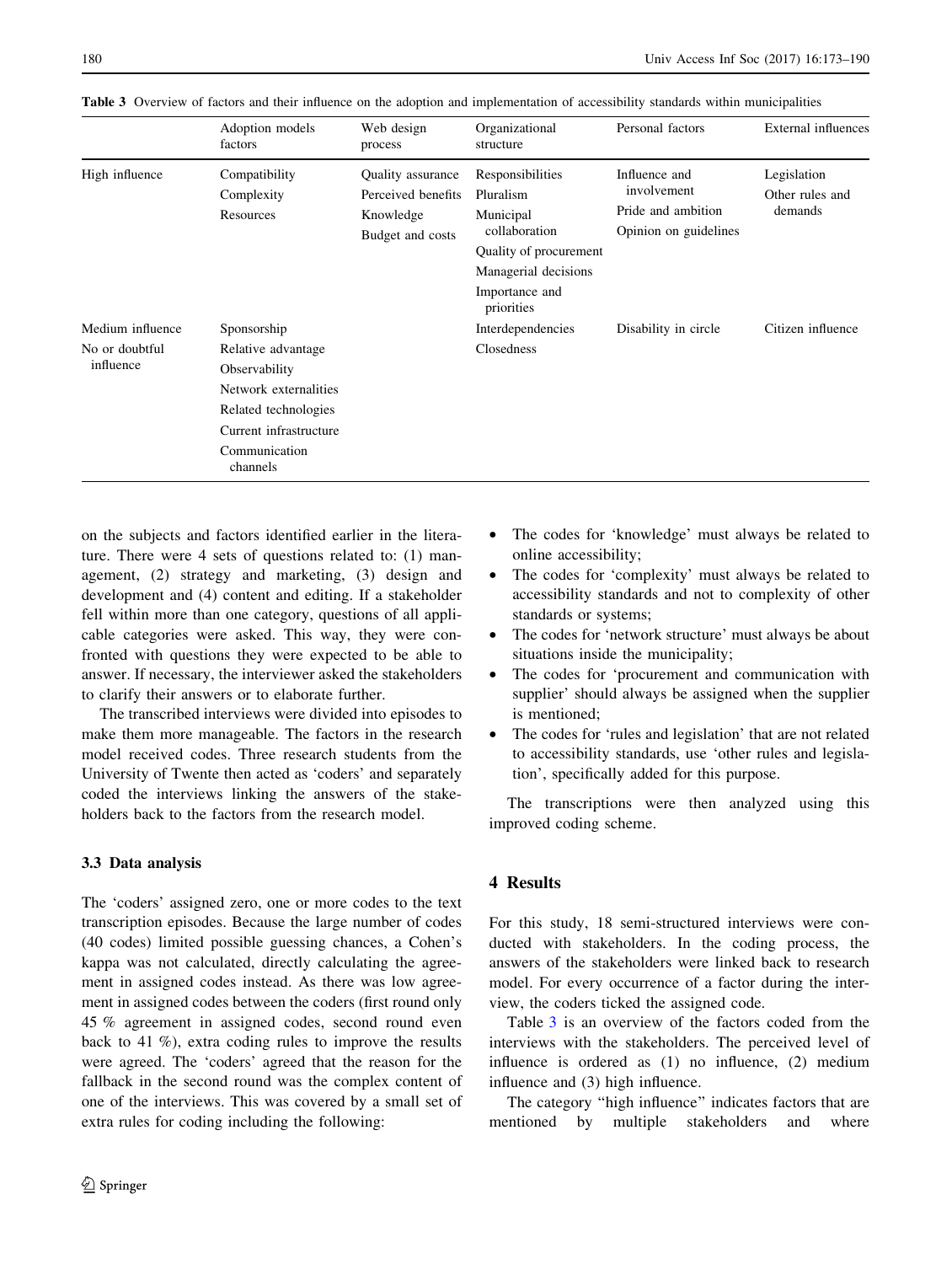stakeholders indicated that this was an important factor influencing the final result.

In the following paragraphs, the results are discussed per category.

# 4.1 Adoption factors

Which adoption factors are influencing the implementation of accessibility guidelines according to the stakeholders? Table 4 lists the number of quotes coded as adoption factors.

Not all factors from the models came forward in the interviews with the stakeholders. This is interesting because based on the literature and existing models one would expect these factors to have a significant impact.

Adoptions factors that were not named as influential by the stakeholders were:

- Relative advantage,
- Observable benefits.
- Network externalities,
- Related technologies,
- Current infrastructure,
- Communication channels.

# 4.1.1 Perceived complexity

The extent to which the accessibility standards are perceived to be easy or difficult to adopt and implement is covered in the factor ''perceived complexity.'' It is an indication of how the stakeholders perceive the accessibility standards. Stakeholders indicated that they experienced the accessibility standards as complex. Six of them referred to the amount of work necessary to implement the standards, and 10 indicated they would expect to have problems applying the standards to video on the web. Three out of the six municipalities have the perception that the

Table 4 Number of quotes coded as adoption factors

| Coding list                       | Number of quotes |  |
|-----------------------------------|------------------|--|
| Adoption factors                  |                  |  |
| Complexity                        | 38               |  |
| Resources/technical possibilities | 19               |  |
| Compatibility                     | 10               |  |
| Sponsorship                       | 7                |  |
| Current infrastructure            | 2                |  |
| Relative advantage                | 2                |  |
| Observability                     | 0                |  |
| Network externalities             | 0                |  |
| Related technologies              | 0                |  |
| Communication channels            | 0                |  |

standards concerning video are too strict. Some named the complexity of applying them to interactive maps, text and/ or images.

Municipalities that have successfully implemented the standards perceive the standards as less complex than municipalities that do not yet meet the standards requirements. Also they are more positive about the standards. It is not always clear whether the perception of complexity is based on real experiences and a detailed study or knowledge of the standards, or an expression of hearsay.

### 4.1.2 Resources/technical possibilities

This factor describes the availability of information about the technical possibilities of accessibility including clear guidelines, explanation and toolkits that can facilitate the adoption and implementation. Some of the stakeholders looked the subject up on the web, and others followed professional training courses or asked experts for information. Information was also provided by the providers of content management systems (CMS) and IT systems and infrastructure for municipalities. Some CMS systems include a check for accessibility that prompts editors before the page is published. For example, if an editor forgets to add a description to an image, that image will be difficult to understand for blind people. The system will then prompt them and ask for input. Editors from 5 municipalities indicated this 'warning system' as a factor that influenced their implementation of the standards. This, however, does not automatically mean that the website will be accessible. Even systems that have this 'warning system' in place and where editors indicate this as a factor still have inaccessible pages with these same errors. Both editors and suppliers indicate that the problem causing this is not with them. Availability of resources makes it easier to adopt and implement the accessibility standards, though availability does not automatically lead to adoption and implementation. Stakeholders need to see the importance and their responsibility before they look for these resources.

# 4.1.3 Compatibility

Stakeholders indicate that compatibility influences the decision to develop a new website and/or to apply accessibility standards. Compatibility describes the ease to adopt and implement the accessibility standards with existing infrastructure or the existing web services. It is interesting to conclude that the factor compatibility is only mentioned by stakeholders from municipalities that have successfully implemented the standards. The municipalities that mentioned this factor have not only implemented the standard but also changed their web service orientation more toward the citizens. This change of orientation could be a reason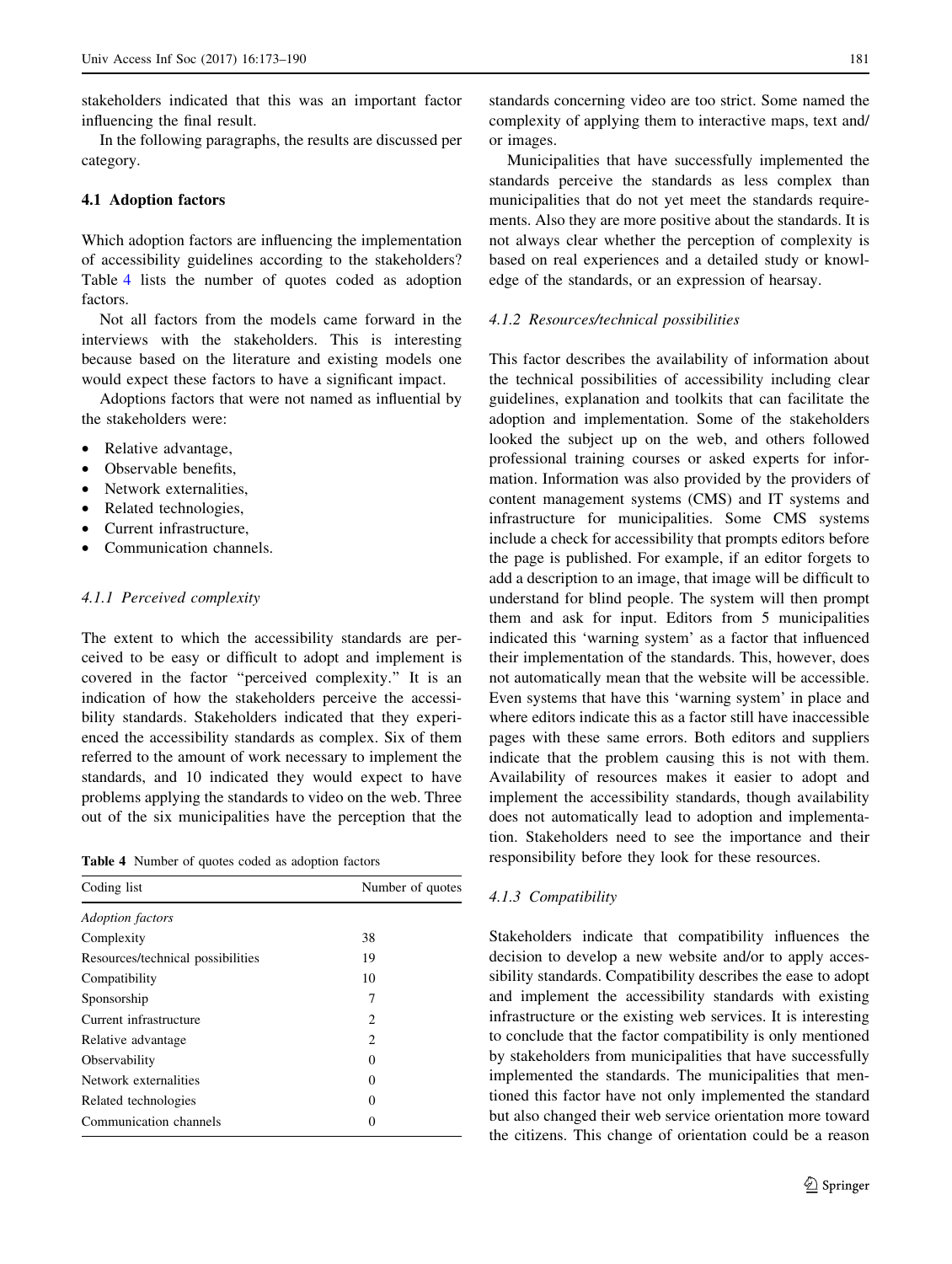for the increase in the perceived importance of accessibility standards. Sometimes the change of orientation led to the need for a new infrastructure, making the choice to adopt and implement accessibility standards easier.

# 4.1.4 Sponsorship

This describes the involvement of external agents with a degree of power on the internal adoption process. These agents include governments, programs, persons or other mandates. Five municipalities mentioned this factor. They named agents such as inspection/evaluation organizations, an authority like KING (Quality institute of Dutch municipalities), especially the iNUP program (National Implementation Program) as influencing the process. The iNUP program is one of the main sponsors of adoption and implementation named by all except one municipality. As this is a particular sort of legislation, it will be further explained when discussing external factors.

### 4.2 Web design factors

The interviews with the stakeholders were analyzed for all references to web design factors. Table 5 lists the number of quotes coded as web design factors.

### 4.2.1 Knowledge

This describes what a municipal stakeholder (involved in the design process) knows about the accessibility standards. Within the design process, this factor received the highest number of quotations by stakeholders (79). Managers do not always have prior knowledge of accessibility before they start the process. The project leader of the largest municipality solved this by hiring an external accessibility expert and including accessibility standards clearly in the contract as a requirement and a responsibility of the suppliers.

The developers showed very different levels of knowledge. Some had an in-house expert, and some had built a website with a successful implementation of the

Table 5 Number of quotes coded as web design factors

| Coding list        | Number of quotes |  |
|--------------------|------------------|--|
| Web design process |                  |  |
| Knowledge          | 78               |  |
| Budget and costs   | 36               |  |
| External benefits  | 35               |  |
| External OA        | 34               |  |
| Internal OA        | 24               |  |
| Internal benefits  | 11               |  |

accessibility standards before. The websites of three municipalities that scored a high level of accessibility were all developed by developers that (1) had successfully implemented the accessibility standards before and (2) had an internal accessibility expert.

Not all managers, developers and editors followed accessibility courses. Some managers hired an expert; some developers and editors asked their colleagues and read the guidelines themselves.

Stakeholders involved in the adoption and implementation of municipalities that have a low score on accessibility seem to have less knowledge of the accessibility standards.

# 4.2.2 Budget and costs

This factor addresses the planned and the actual costs incurred by a municipality on adopting and implementing accessibility standards. It is used both as a reason and as an excuse to adopt and implement the standards. Stakeholders in municipalities with a low score for accessibility indicated that the priority was lowered as a result of the available budget. They stated that when the project reached the end, it ran out of money, and accessibility standards were removed to a lower place on the to-do list. Stakeholders in municipalities with a high score for accessibility all had a special budget allocated to accessibility. One municipality with a high score for accessibility had to implement the standards after the website was developed and launched. The stakeholder describes that it took a lot of effort and extra costs to realize this. The interviews show that a higher allocated budget can facilitate the implementation. However, perceived benefits by management are a precondition. If management does not perceive sufficient benefits, priorities seem to move away from accessibility standards.

# 4.2.3 Internal and external benefits

The interviews show a list of comments about perceived benefits. Stakeholders describe what they perceive to be the benefits of adoption and implementation of accessibility standards. It is interesting that municipalities that score low on accessibility also seem to find accessibility standards less important. The webmaster of one website indicated that they have multiple channels to serve people and that people who are deaf can also visit the municipality if the website is not accessible.

Some comments about benefits include:

- The website is also accessible on mobile devices
- Show citizens that the municipality takes responsibility if necessary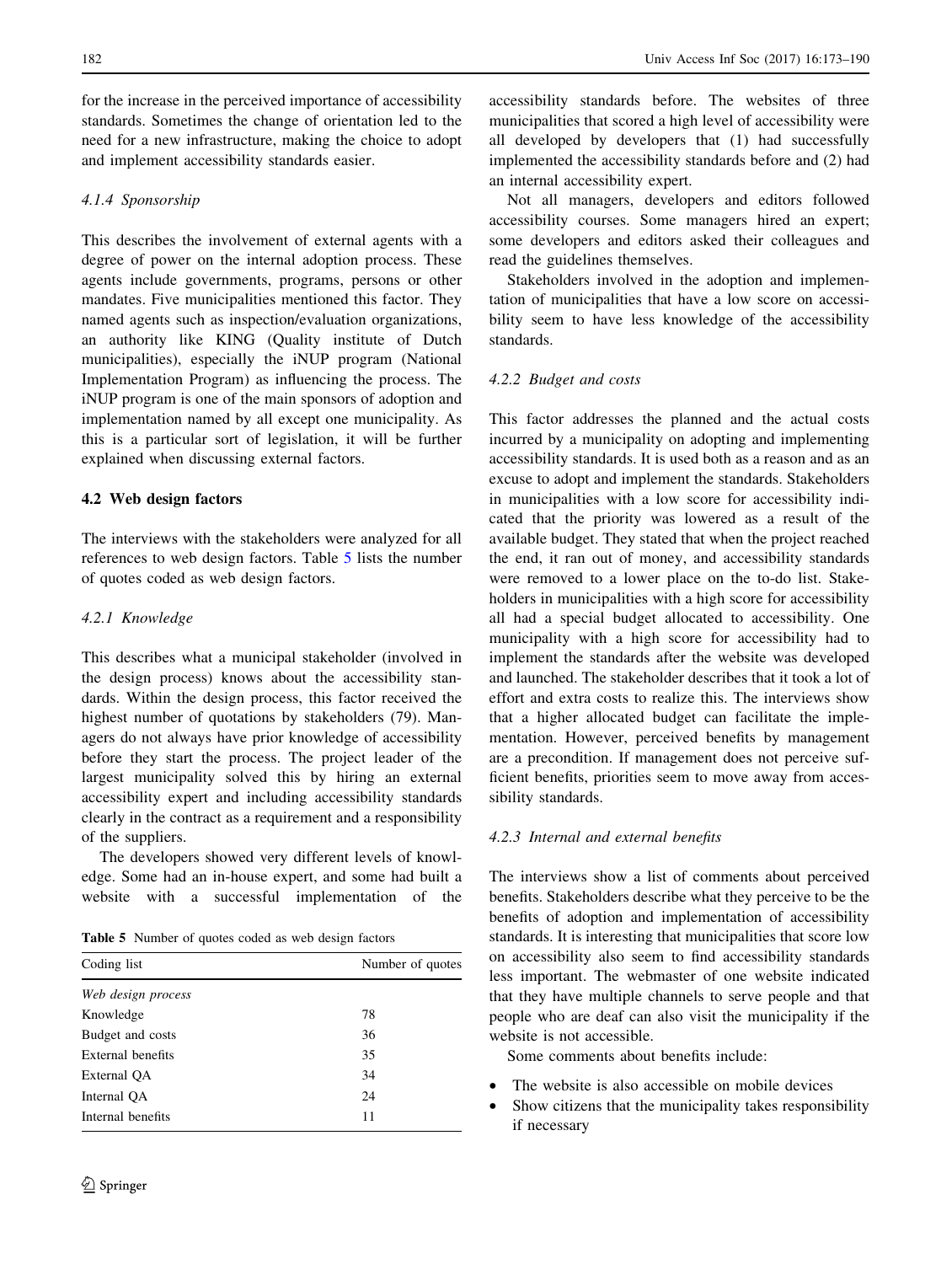- If all people are able to use the website, they do not have to call or visit in person. That may save costs ('all' includes people with disabilities)
- Citizens are more satisfied with the municipality (as it becomes easier to do transactions)
- The guidelines can be used as a weapon to convince other departments or convince the management to develop a new website
- The management of the website gets less expensive when the code is of good quality
- Having a faster website
- Having a better ranking in search engines

Stakeholders mentioned accessibility standards as an instrument to convince other departments and management to develop a new website. The reason they used this argument is not always primarily to adopt and implement the accessibility standards: One of the municipalities used this argument to develop a new website and then during implementation adjusted the development in such a way that it did not result in successful implementation of the standards. Nevertheless, stakeholders indicate the importance of (perceived) benefits.

# 4.2.4 Quality assurance

Stakeholders support the literature findings when it comes to quality assurance. Quality assurance helps monitor the degree of adoption and implementation of accessibility standards. They do require a certain level of knowledge and motivation with the people involved. Some municipalities in the study hired experts to support them in this process. Quality assurance helps municipalities in many ways including the possibility to save costs on (extra) external inspections. By continuously monitoring the activities of their suppliers, they can prevent implementation problems in an early stage of the process, thus saving expensive repairs at a later stage.

#### 4.3 Organizational structure

The interviews with the stakeholders were analyzed for all references to organizational structure. Table 6 presents the number of quotes coded as factors related to organizational structure.

#### 4.3.1 Quality of procurement

This describes the degree to which the guidelines are mandated in the procurement requirements and checking the accessibility standards skills of contractors before contracting them. All stakeholders indicate that accessibility standards were part of the requirements in the request Table 6 Number of quotes coded as factors related to organizational structure

| Coding list                         | Number of quotes |  |
|-------------------------------------|------------------|--|
| Organizational structure            |                  |  |
| Quality of procurement              | 106              |  |
| Importance and priorities           | 103              |  |
| Assign responsibilities             | 88               |  |
| Managerial commitment and decisions | 40               |  |
| Municipal collaboration             | 24               |  |
| Pluralism                           | 19               |  |
| Interdependencies                   | 5                |  |
| Closedness                          | $\Omega$         |  |
|                                     |                  |  |

for tender that was sent out. This is remarkable because only two of the municipalities did finally implement the guidelines. Stakeholders indicated that in the talks with potential suppliers, they all claimed to be able to implement the accessibility standards as required. During the process, it seemed that this was not always true. Municipalities did not always check these claims by the suppliers. Also, many stakeholders believe that the technical part of the website is conformant with accessibility standards, while this is not always true. This belief is mostly based on the suppliers/developers claims which are not checked for validity. Only one municipality asked the supplier to repair the non-conformance after they had the website checked.

# 4.3.2 Importance and priorities

During the interviews, the stakeholders mentioned importance and priorities as key factors in the process of adoption and implementation of accessibility standards. Importance and priorities play a central role in almost all the factors, having the highest co-occurrence with other codes (98). Therefore this factor was added to the coding list during the coding process.

### 4.3.3 Assign responsibilities

This factor refers to the extent to which the responsibilities of a stakeholder are clearly assigned in the process so the stakeholder and other stakeholders are aware of their responsibilities. The interviews show that if responsibilities are not clear, persons involved start pointing to suppliers or to others persons from inside or outside the municipality for accessibility. Although in all municipalities one or more stakeholders are responsible for the website and the implementation of accessibility standards, none of the stakeholders interviewed indicate they felt a particular responsibility for the overall implementation of the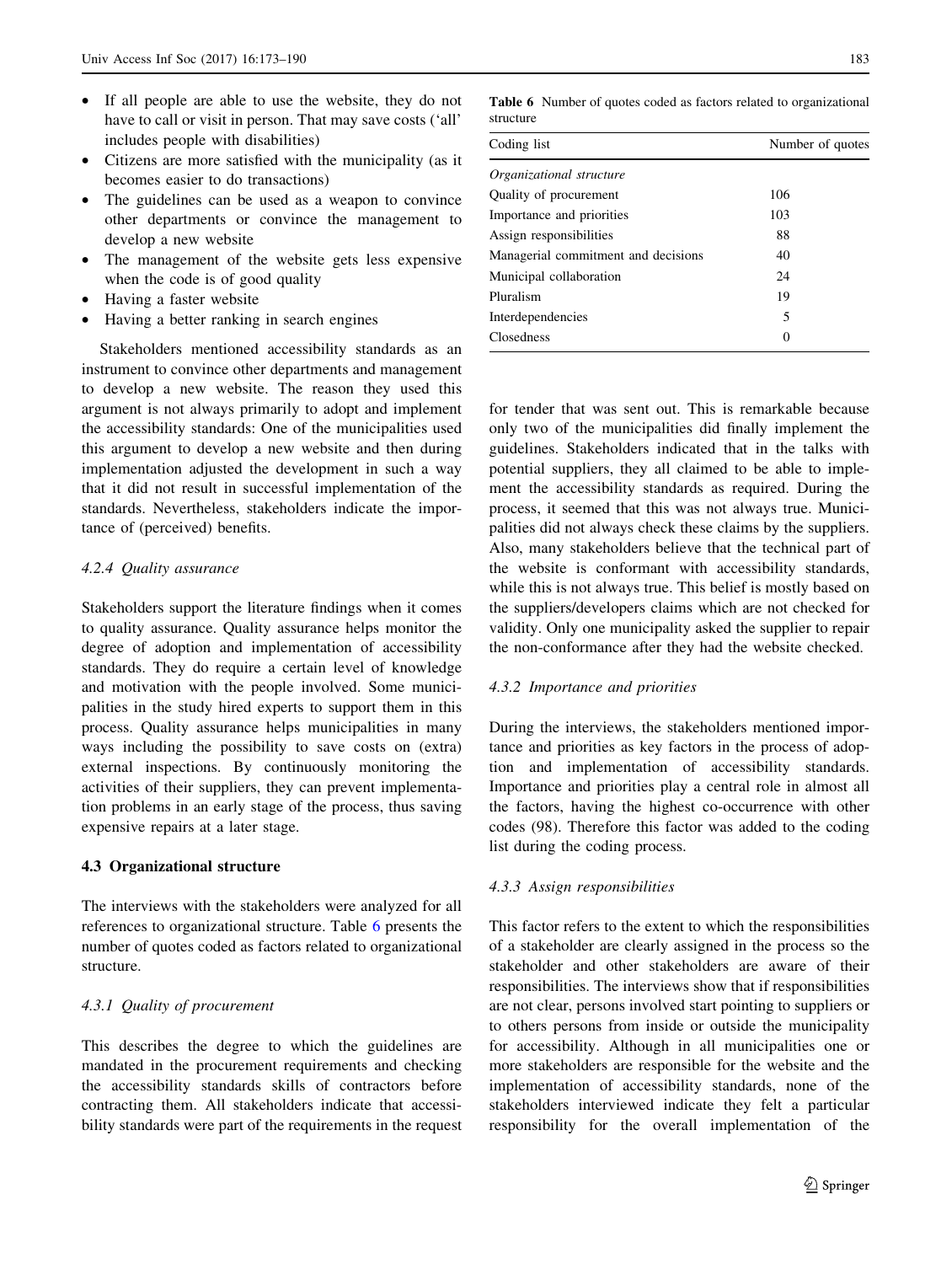standards. For instance, some stakeholders pointed to the built-in features of CMS systems, although they were sometimes not aware that these features do not cover all standards. Suppliers indicate that they never received a question about expanding the features to cover the standards. They did not take that responsibility themselves. One municipality employed an external project leader with the task to reach a high conformance level for the new website. This project leader indicates that it took much effort to check and push suppliers.

Many internal municipality stakeholders indicate that they did not have to report to their management.

# 4.3.4 Managerial commitment and decisions

This describes the commitment of management to implement the guidelines and to take necessary steps. This factor was mentioned by stakeholders in all disciplines. In municipalities where managerial commitment with the website and online services was high, stakeholders perceived fewer problems with adoption and implementation.

Non-management stakeholders play an important role in the commitment of managers. Managers indicate that they gave higher priority to implementation of accessibility as a result of advice or pressure from web and communication colleagues in the municipality. In the largest municipality, the stakeholders indicated that the subject was high on the priority list of the new website process thanks to the continuous interest of a municipality council member. This continuous interest created a feeling of urgency that helped keep the subject high on the agenda during the process.

In municipalities with a lower score on accessibility, stakeholders mentioned that they had to discuss with the manager many times to keep the subject on the managers' priority list. Some indicated that management was in the end not interested in the subject but used it nevertheless as a reason to develop a new website.

#### 4.3.5 Municipal collaboration

This factor refers to collaboration and exchange of information and best practices with other municipalities to adopt and implement the guidelines. Stakeholders indicate that this collaboration can help reduce the cost of implementing accessibility standards, thus also facilitating the decision to adopt and implement. The developers of the largest municipality in the study set up a partnership with dozens of other municipalities. The stakeholders of that municipality experienced collaboration as a factor that determined the successful implementation of accessibility standards. They shared the cost with the other municipalities.

However, collaboration is not always an indicator for successful implementation. One of the municipalities selected to use an open-source CMS and joined a network of municipalities using this CMS. In this network, they shared techniques and modules including accessibility functions. Nevertheless, the end result of their work did not include a good implementation of accessibility standards.

# 4.3.6 Pluralism

Different interests between stakeholders within a municipality involved in the adoption and implementation process. This factor seems to have a negative influence. Four municipalities mentioned pluralism. Examples include departments having very different wishes with regard to the amount of information, interaction or reading levels on the website, but also differences of opinion about tasks and restrictions of the website. Moreover, departments may have different views on the adoption and implementation of accessibility standards.

#### 4.3.7 Interdependencies

This factor refers to the dependency on other people for advice, approval, content delivery, information, etc., influencing the continuation of the adoption or implementation. Interdependencies seem to have a negative influence: One example includes having to wait for text documents provided by other departments that have to be made accessible first.

# 4.3.8 Closedness

Closedness addresses the degree to which advice or comments from external stakeholders are accepted. This factor was not indicated by stakeholders to be very influential.

# 4.4 Personal factors

Interviews with the stakeholders were coded for personal factors as displayed in Table [7](#page-12-0).

# 4.4.1 Stakeholder influence and involvement

Stakeholders indicate that they are committed and can influence the adoption and implementation process. Almost all stakeholders found that they could influence the process (at least within their own department or task). As found earlier with the factor responsibility, most stakeholders believed that their website was conformant with accessibility standards. When confronted with the fact that this was not always true, the stakeholders of the municipalities that score low on accessibility pointed out that this was not something they could have influenced. When asked for details, they pointed to other departments or stakeholders.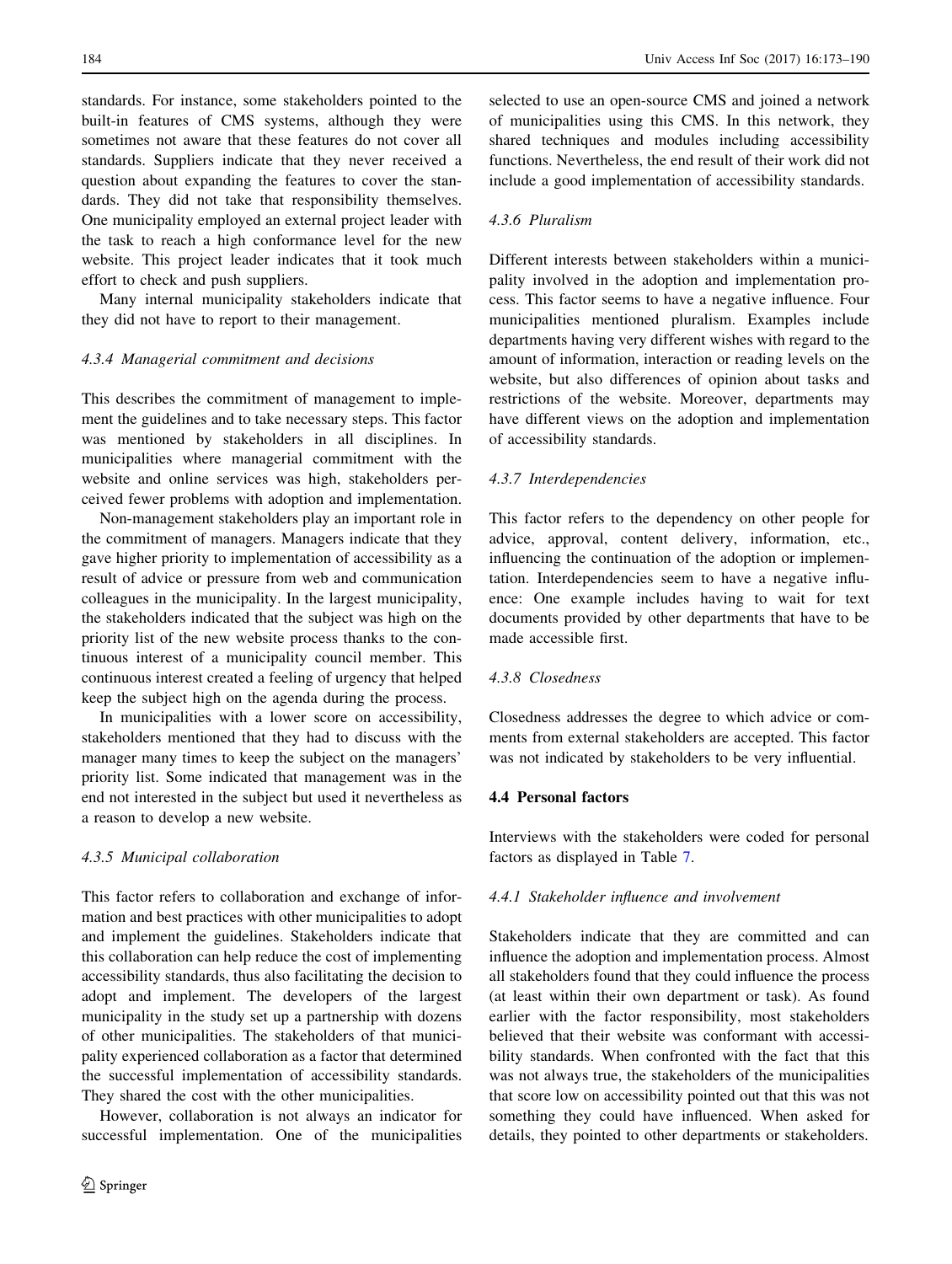<span id="page-12-0"></span>Table 7 Number of quotes coded as personal factors

| Coding list                           | Number of quotes |  |
|---------------------------------------|------------------|--|
| Personal factors                      |                  |  |
| Stakeholder influence and involvement | 51               |  |
| Opinion on guidelines                 | 34               |  |
| Pride and ambition                    | 22               |  |
| Disability in circle                  |                  |  |

Table 8 Number of quotes coded as external influences

| Coding list                  | Number of quotations |  |
|------------------------------|----------------------|--|
| External influences          |                      |  |
| Legislation on accessibility | 32                   |  |
| Other rules and demands      | 14                   |  |
| Citizen influence            | 5                    |  |

### 4.4.2 Opinion on guidelines

The stakeholders have very different opinions about guidelines. They all agree that the guidelines are necessary and 'a good thing.' Of the municipalities that find that some of the guidelines are too strict (5), most perceive the guidelines about accessible video requirements as a problem. Their solution was sometimes even to remove the videos from their website or transfer them to other websites such as YouTube. Particularly municipalities that score low on accessibility mention the strictness.

# 4.4.3 Pride and ambition

Municipalities that successfully implement the accessibility standards are proud of what they accomplished and mostly ambitious to do more. On the other hand, municipalities that have not successfully implemented the standards perceive the standards as complex, less important and too strict.

#### 4.4.4 Disability in circle

Knowing how people with disabilities use the web helps to understand the importance of applying accessibility standards. Stakeholders in 3 municipalities had this experience and support this factor for that reason.

# 4.5 External factors

The number of quotes made by stakeholders regarding external factors was analyzed. Table 8 presents the number of quotes coded as external influences.

#### 4.5.1 Legislation on accessibility

In the Netherlands, there are many laws and regulations that directly or indirectly require accessibility. Mostly, this is in the form of equal opportunities for all citizens. One of the most important is a high-level agreement between all government agencies in the Netherlands that they should have finished the implementation of accessibility standards by the first of January 2015. This is described in the i-NUP government program [[6\]](#page-16-0).

This factor is related to the ''sponsorship'' factor. Five municipalities mentioned legislation aspects when talking about sponsorship; specifically the i-NUP program (National Implementation Program) was referenced as influencing the process. At the time of conducting this study, three of the municipalities in the study had reached the required conformance level (level AA).

Stakeholders indicate that legislation influences the perceived importance and the priority in the process. Stakeholders in municipalities that already conform with the standards are very positive about legislation, while stakeholders within municipalities that score low on accessibility perceive this legislation as complex and unnecessary. Stakeholders remark that other rules and legislation may compete with accessibility legislation and lower the priority. This can have a negative influence on the adoption process. Also, they remark that there is not yet a sanction for that. The interviews do not prove that legislation is a decisive factor though it is important in helping to convince other stakeholders and some stakeholders indicate that it is a factor that helped in placing the subject on the list of priorities.

# 4.5.2 Other rules and demands

Stakeholders from three municipalities mentioned the importance of other rules and demands that are not directly accessibility related but compete for a high placement on the priority list. These include rules for online security, privacy and even formats and other regulations. The vast number of rules and demands that can also apply to their websites could make it hard for small municipalities to meet all demands. This perceived competition between legislation, rules and demands can cause accessibility to move down on the priority list.

#### 4.5.3 Citizen influence

One expert already indicated that complaints by citizens put the subject on the agenda so they started working on the subject. Stakeholders from three municipalities also mention this factor as influential. Two municipalities made changes following complaints by citizens. When citizens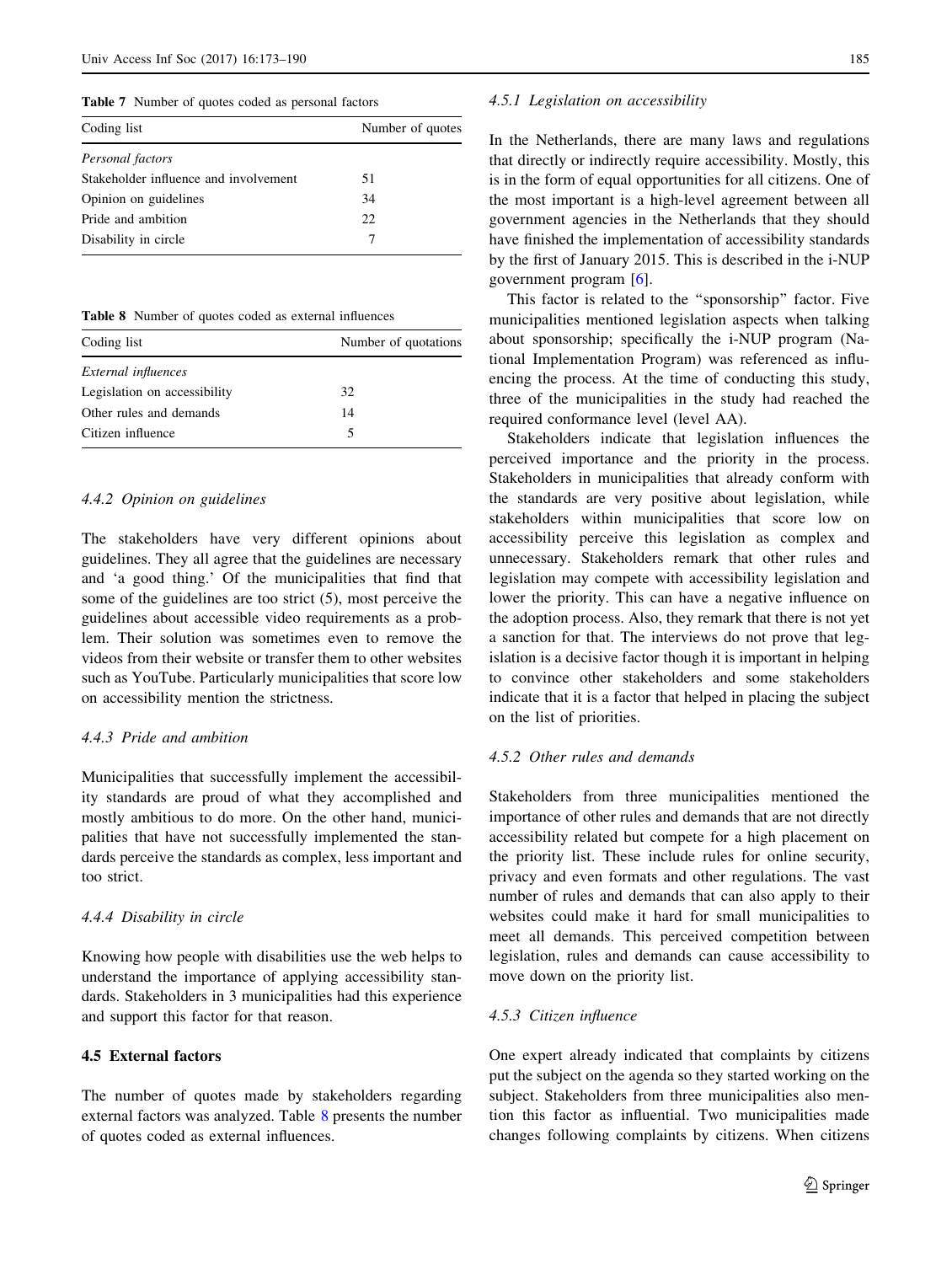<span id="page-13-0"></span>

Fig. 1 Model describing factors that influence the adoption and implementation of accessibility standards within municipalities

do not complain, municipalities may wrongly presume that this means they have correctly implemented accessibility standards and thus not carry out further work on implementation. This indicates that citizens can influence the adoption and implementation. The interviews show that if citizens would complain more, this would have a positive effect on the adoption and implementation of accessibility standards.

# 5 Conclusions

This study proposes a new adoption and implementation model (Fig. 1). The model is based on a combination of factors identified in the literature and from semi-structured interviews with experts and stakeholders. Existing adoption models from the literature were adapted for the adoption and implementation of accessibility standards within municipalities.

An important conclusion is that not all factors from the adoption models in the literature were mentioned by the stakeholders in the study as influencing the adoption of accessibility standards within municipalities. Factors that were not mentioned as influential include: relative advantage, observable benefits, network externalities, related technologies, current infrastructure, communication channels and closedness. This is interesting, because based on the literature and existing models one would expect these factors to have a significant impact. The only factors from existing adoption models that were mentioned by the stakeholders as influential are: compatibility, complexity, sponsorship and resources.

The experts and the stakeholders in this study added a new category of 'personal factors.' The stakeholders acknowledged the personal factors 'influence & involvement,' 'opinion on guidelines' and 'pride & ambition' as having a high influence on the process.

Stakeholders also mentioned the perception of 'importance and priorities' as an important influence on the adoption process. At the same time, the 'importance and priorities' of accessibility standards within municipalities impact the influence of factors during the implementation phase. When the coders were asked to include it in the coding, it rendered the highest co-occurrence score (98)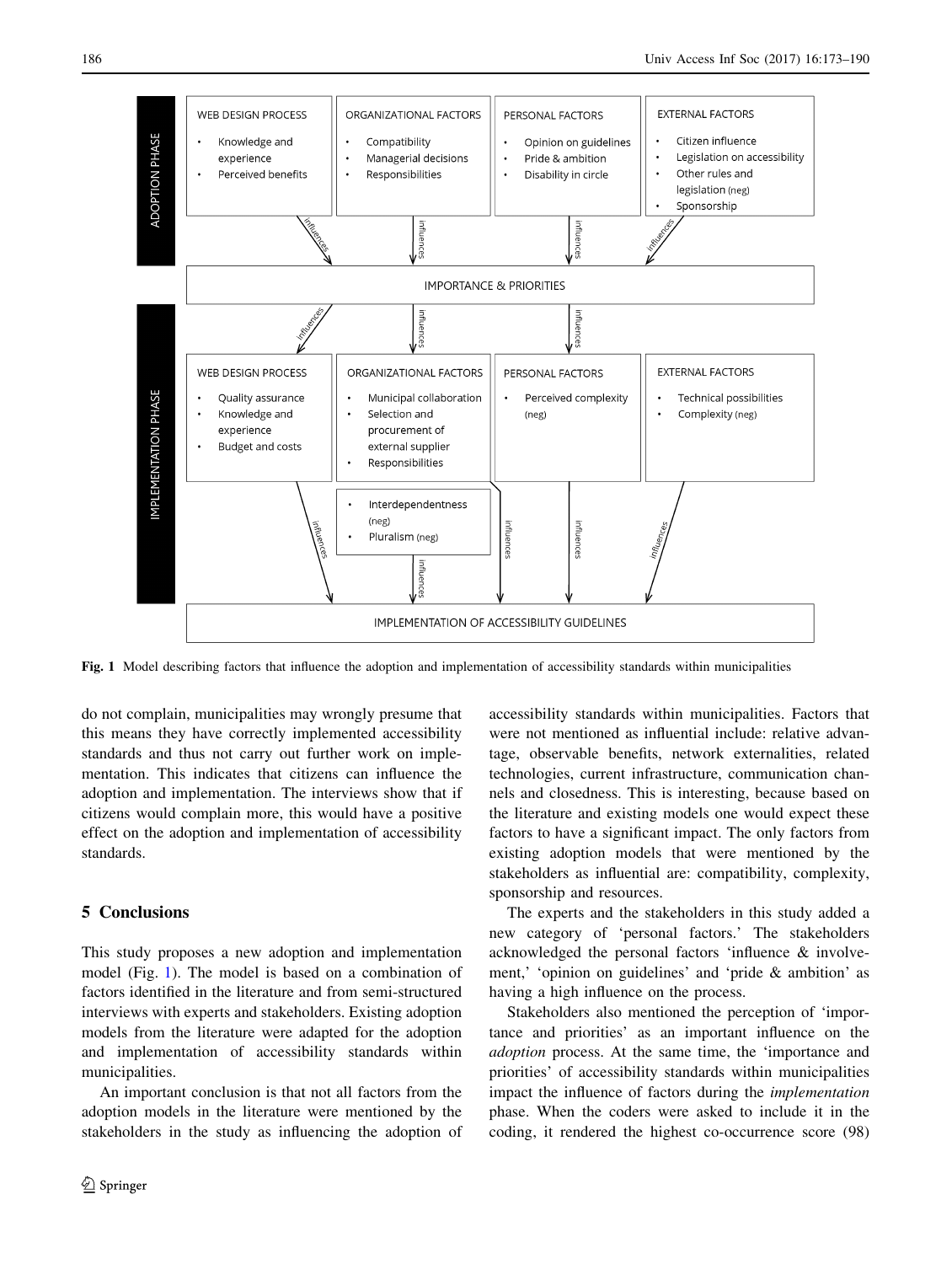with the other codes in the coding process making it the central most important factor in the model displayed in Fig. [1](#page-13-0).

The top 10 factors influencing the adoption process of web accessibility standards within municipalities are:

- 1. Assign responsibilities
- 2. Knowledge and experience
- 3. Managerial commitment and decisions
- 4. Perceived benefits
- 5. Opinion on guidelines
- 6. Legislation on accessibility
- 7. Pride and ambition
- 8. Other rules and demands
- 9. Compatibility
- 10. Sponsorship
- (11. Citizen influence)

The top 10 factors influencing the implementation of accessibility standards are:

- 1. Selection and procurement of external supplier
- 2. Assign responsibilities
- 3. Knowledge and experience
- 4. Quality assurance
- 5. Perceived complexity
- 6. Budget and costs
- 7. Municipal collaboration
- 8. Technical possibilities
- 9. Pluralism
- 10. Interdependencies

# 5.1 Recommendations

The following is a set of recommendations for the adoption and implementation of web accessibility standards in municipal websites proposed as an outcome of the present study:

- Assigning responsibilities at all levels helps both the adoption and the implementation of accessibility standards within municipalities. Responsibilities should be clearly spelled out, as the study shows that while stakeholders claim to be in full control over their part of the process, once confronted with non-conformance of the end result, they pointed to others for responsibility.
- Responsible agents within municipalities should acquire or hire the necessary knowledge to check processes and claims for which they are responsible. Within the design process, the factor ''knowledge'' received the highest number of quotes. As found earlier with the factor ''responsibility'', most stakeholders believed that they had influence on the process indicating they had sufficient knowledge for their task

even though this was not true. Stakeholders involved in the adoption and implementation of municipalities with a low score on accessibility also seem to have less knowledge of the accessibility standards. This lack of knowledge may also explain the high perception of complexity of the standards within municipalities with a low score on accessibility.

- Management should be committed to implement the guidelines and to take all necessary steps. This can be organized by other stakeholders. In municipalities where managerial commitment with the website and online services was high, stakeholders perceived fewer problems with adoption and implementation. Managers indicate that they gave higher priority to implementation of accessibility as a result of advice or pressure from council members, but also of web and communication colleagues in the municipality.
- Although legislation, rules and demands do not directly guarantee the proper implementation of accessibility standards, they do have a positive influence on the process.
- The study shows that it is important to not only include the standards and skills requirements into the procurement, but also organize quality assurance to check/validate the claims made by the suppliers before, during and after the process.
- All stakeholders indicated that it was clear from the beginning of the process that the website would have to comply with accessibility standards. This requirement was often included into the requirements for both internal and external suppliers, but the responsibilities to check them should also be clearly assigned within the organization.
- Budget should be clearly allocated for the implementation of accessibility standards. Stakeholders in municipalities that have a high score for accessibility all had a special budget allocated to accessibility.
- For a good implementation, it is necessary to make sure that all stakeholders (including external suppliers) have sufficient knowledge of the web accessibility standards. Stakeholders involved in the implementation process in municipalities that have a low score on accessibility seemed to have less knowledge of the accessibility standards.

# 6 Discussion

Many organizations are working on the implementation of accessibility standards. However, they often seem unable to fully adopt or implement them, even if they are actively pursuing it. This study presents a new adoption model that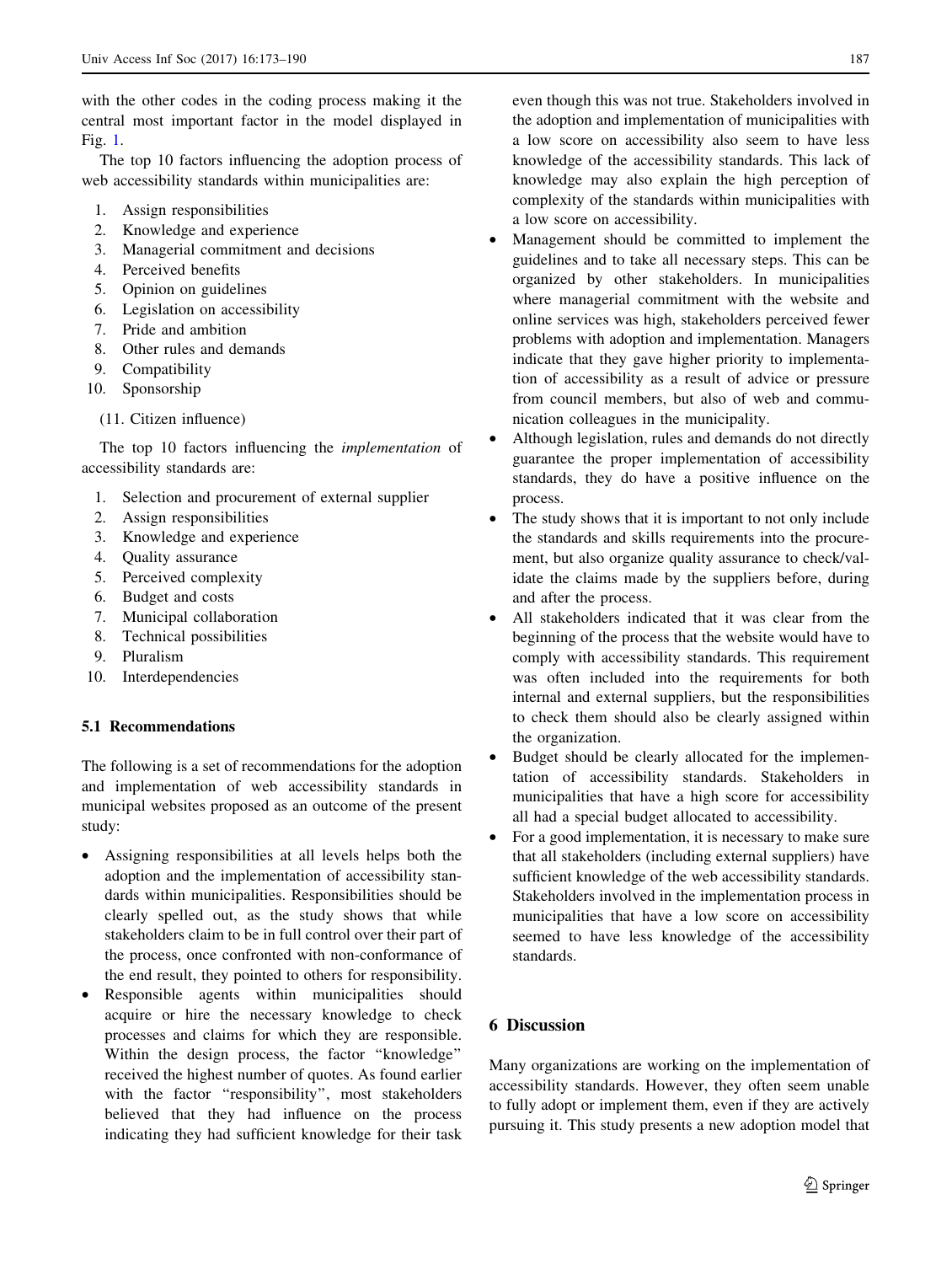<span id="page-15-0"></span>aims to better help local governments in the identification of factors influencing the actual adoption and implementation of web accessibility standards. The model is based on the literature and interviews with experts and stakeholders.

The study has a limited scope and is therefore difficult to generalize. This means that the main outcome of the study is a new adoption model that can be used as a basis for further research and extension to assess this model and to establish a more scientifically tested model.

The new model can be potentially interesting for a broader application than just accessibility standards, such as for the adoption and implementation of privacy and security standards and open-source standards. Future research could focus on these applications and also extend the amount of websites and stakeholders included. The model may also be interesting for the implementation of online payment requirements, citizen service-oriented policy and other rules and demands that organizations have to apply to their websites and applications.

It would also be interesting to validate the new adoption model in different countries, as there can be additional cultural or other differences influencing the process.

The new adoption model was built in part on the existing adoption models identified in the literature. This study extended these models to the adoption of Internet standards. However, the outcomes show that the existing adoption models were only partly relevant to the adoption of accessibility guidelines. Nevertheless, they formed a good basis for the new adoption model.

There seem to be important differences in the implementation of accessibility standards between small and large municipalities. Although the number of municipalities in this study is limited, the differences are visible in the data. Some factors influencing the adoption and implementation of accessibility standards may need different strategies in small or large municipalities. This will merit from further research.

Open Access This article is distributed under the terms of the Creative Commons Attribution 4.0 International License ([http://crea](http://creativecommons.org/licenses/by/4.0/) [tivecommons.org/licenses/by/4.0/\)](http://creativecommons.org/licenses/by/4.0/), which permits unrestricted use, distribution, and reproduction in any medium, provided you give appropriate credit to the original author(s) and the source, provide a link to the Creative Commons license, and indicate if changes were made.

# Appendix: Interview questions

Below are the questions for the structured interviews carried out with the stakeholders. The questions are derived from the subjects and factors that were treated in the literature. If necessary, the interviewer can ask the

stakeholders to clarify their answers or to elaborate further.

See Table 9.

Table 9 Questions for the semi-structured interviews carried out with the stakeholders

| ID  | Questions                                                                                                                                                                                                                                             |
|-----|-------------------------------------------------------------------------------------------------------------------------------------------------------------------------------------------------------------------------------------------------------|
| Q1  | What is your position? How were you involved with the website of<br>the municipality?                                                                                                                                                                 |
| Q2  | When was the current website launched? Was it a revision of the<br>previous website or was a new website developed? Were you<br>involved since the beginning of this development process?                                                             |
| Q3  | To what extent is the website of your municipality accessible? How<br>do you know this?                                                                                                                                                               |
| Q4  | How would you describe your involvement with the development<br>of the website? How long and during which phases were you<br>involved?                                                                                                                |
| Q5  | Who were your key contacts and employees during the<br>development process of the website and how did you interact with<br>them? Who was responsible for the accessibility of the website<br>during the project?                                      |
| Q6  | How would you describe your ability to influence the eventual<br>implementation of the accessibility guidelines?                                                                                                                                      |
| Q7  | What meetings to discuss the website and its progress did you<br>attend?                                                                                                                                                                              |
| Q8  | What was discussed during the meetings and who were involved<br>with the meetings? Were the accessibility guidelines also<br>discussed during meetings about the website?                                                                             |
| Q9  | To what extent were people involved with the website aware of the<br>obligation to comply with the accessibility guidelines?                                                                                                                          |
| Q10 | Was an external agency hired to develop the website? What factors<br>and considerations determined your choice for an external agency<br>to develop the website? Did the agency or their website system<br>limit you in your wishes and requirements? |
| Q11 | Were the accessibility guidelines mentioned in the procurement<br>toward the external agency? How was accessibility mentioned in<br>the procurement? Were the guidelines mentioned as an<br>obligation?                                               |
| Q12 | Was the website checked by someone, intern or extern, on<br>complying with the accessibility guidelines? If so, by whom and<br>how often was the website tested on accessibility?                                                                     |
| Q13 | What guidelines are, according to you, implemented, which not and<br>why so? Did the quality mark 'drempelvrij' have an influence on<br>this?                                                                                                         |
| Q14 | In what way did the available budget influence the development of<br>an accessible website?                                                                                                                                                           |
| Q15 | What do you think are the benefits of a website that complies with<br>the accessibility guidelines?                                                                                                                                                   |
| Q16 | What do you think of the obligation from the government to<br>implement the accessibility guidelines on municipal websites? Do<br>you know someone with a disability? Does this have an influence<br>on how you see the guidelines?                   |
| Q17 | What do you know about rules and legislation concerning online<br>accessibility?                                                                                                                                                                      |
| Q18 | Can you describe your experience level and knowledge about<br>accessibility? Did you follow training or courses to achieve that<br>level?                                                                                                             |
| Q19 | In what way are the accessibility guidelines taken into account<br>when adding new content on the website or when updates of the<br>website occur? Is accessibility still an agenda item and how is it<br>treated?                                    |

Q20 Age, position, education, gender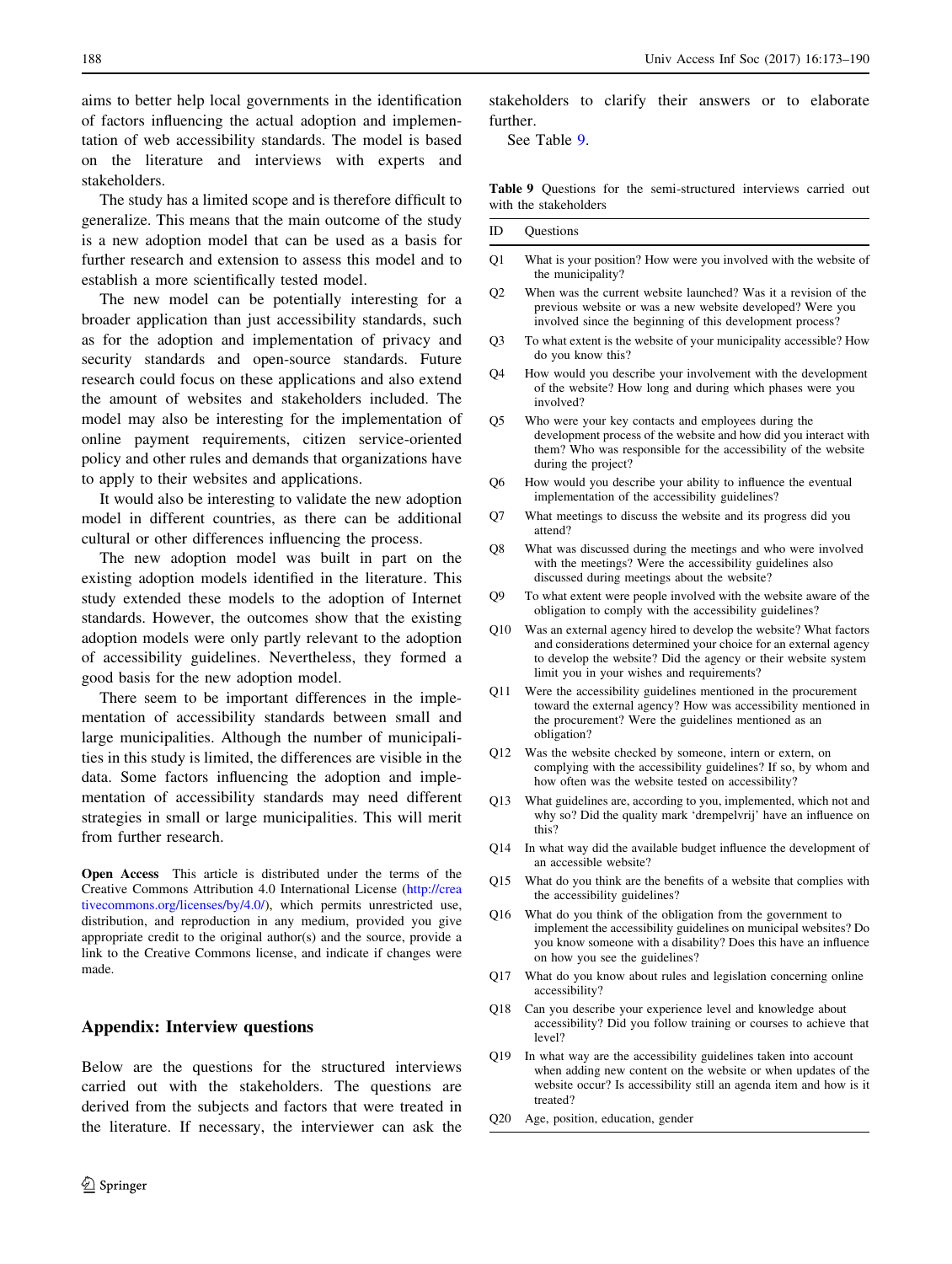### <span id="page-16-0"></span>References

- 1. United Nations.: Convention on the Rights of Persons with Disabilities. United Nations, New York. [http://www.un.org/dis](http://www.un.org/disabilities/default.asp?id=61) [abilities/default.asp?id=61](http://www.un.org/disabilities/default.asp?id=61) (2006). Accessed 20 April 2015
- 2. Council of the European Union.: Council Resolution on the eEurope Action Plan 2002: accessibility of public websites and their content. Resolution 7087/02. EU Council, Brussels (2002)
- 3. European Commission.: EU Riga Ministerial Declaration. [http://](http://ec.europa.eu/information_society/activities/ict_psp/documents/declaration_riga.pdf) [ec.europa.eu/information\\_society/activities/ict\\_psp/documents/](http://ec.europa.eu/information_society/activities/ict_psp/documents/declaration_riga.pdf) declaration riga.pdf (2006). Accessed 20 Sept 2014
- 4. Ministerie van Binnenlandse Zaken en Koninkrijksrelaties.: Besluit Kwaliteit Rijksoverheidswebsites. Staatscourant 136. P23: stcrt-2006-136-p23-SC75949. The Hague. [https://zoek.offi](https://zoek.officielebekendmakingen.nl/stcrt-2006-136-p23-SC75949.html) [cielebekendmakingen.nl/stcrt-2006-136-p23-SC75949.html](https://zoek.officielebekendmakingen.nl/stcrt-2006-136-p23-SC75949.html) (2006). Accessed 20 April 2015
- 5. Bestuursakkoord.: Nationaal uitvoeringsprogramma dienstverlening en e-overheid (NUP). [http://e-overheid.nl/onderwerpen/e](http://e-overheid.nl/onderwerpen/e-overheid/geschiedenis/1198-nup-voorganger-i-nup)[overheid/geschiedenis/1198-nup-voorganger-i-nup](http://e-overheid.nl/onderwerpen/e-overheid/geschiedenis/1198-nup-voorganger-i-nup) (2008). Accessed 20 Sept 2014
- 6. Bestuursakkoord.: Overheidsbrede implementatie-agenda dienstverlening e-overheid (i-NUP). [http://e-overheid.nl/onderwer](http://e-overheid.nl/onderwerpen/e-overheid/over-i-nup) [pen/e-overheid/over-i-nup](http://e-overheid.nl/onderwerpen/e-overheid/over-i-nup) (2011). Accessed 14 July 2014
- 7. Kubitschke, L., Cullen, K., Dolphin, C., Laurin, S., Cederbom, A.: MeAc 3: Study on assessing and promoting e-accessibility. In: European Commission DG Communications Networks, Content & Technology (2013)
- 8. Velleman, E., Beenen, R., Houtepen, M.: Accessibility Monitor 2011 van Gemeenten. Accessibility Foundation, Utrecht. [http://](http://www.accessibilitymonitor.nl/downloads/AccessibilityMonitor2011.pdf) [www.accessibilitymonitor.nl/downloads/AccessibilityMonitor2011.](http://www.accessibilitymonitor.nl/downloads/AccessibilityMonitor2011.pdf) [pdf](http://www.accessibilitymonitor.nl/downloads/AccessibilityMonitor2011.pdf) (2011). Accessed 15 Aug 2014
- 9. Plasterk, R.H.A.: Kamerbrief over webrichtlijnen. Kenmerk: 2012-0000681938 Brief aan de voorzitter van de Tweede Kamer der Staten-Generaal. Minister van Binnenlandse Zaken en Koninkrijksrelaties, The Hague (2012)
- 10. Plasterk, R.H.A.: Bijlage Voortgangsrapportage Webrichtlijnen. Kenmerk: 2012-0000681940. Aan de voorzitter van de Tweede Kamer der Staten-Generaal. Minister van Binnenlandse Zaken en Koninkrijksrelaties, The Hague (2012)
- 11. Caldwell, B., Cooper, M., Guarino Reid, L., Vanderheiden, G. (eds): Web Content Accessibility Guidelines 2.0. W3C. [http://](http://www.w3.org/TR/WCAG20/) [www.w3.org/TR/WCAG20/](http://www.w3.org/TR/WCAG20/) (2008). Accessed 20 April 2015
- 12. Donnelly, A., Magennis, M.: Making accessibility guidelines usable. Univ. Access Theor. Perspect. Prac. Exp. 2615, 56–67 (2003)
- 13. Duchateau, S., Boulay, D., Burger, D.: Assessing WCAG 2.0 conformance in practice. Computers Helping People with Special Needs Lecture Notes in Computer Science, Vol. 6179, pp 408–412 (2010)
- 14. Kapsi, M., Vlachogiannis, E., Darzentas, J., Spyrou, T.: The usability of web accessibility guidelines: an approach for evaluation. Lecture Notes in Computer Science (including subseries Lecture Notes in Artificial Intelligence and Lecture Notes in Bioinformatics), vol. 5616(3), pp. 716–724 (2009)
- 15. Brajnik, G., Yesilada, Y., Harper, S.: Is accessibility conformance an elusive property? A study of validity and reliability of WCAG 2.0. ACM Trans. Access. Comput. 4(2), 8 (2012)
- 16. Brajnik, G., Yesilada, Y., Harper, S.: Testability and validity of WCAG 2.0: the expertise effect. In: ASSETS'10—Proceedings of the 12th International ACM SIGACCESS Conference on Computers and Accessibility, , pp. 43–50 (2010)
- 17. Velleman, E., Strobbe, C., Koch, J., Velasco, C.A., Snaprud, M.: A unified Web evaluation methodology using WCAG. Lecture Notes in Computer Science (including subseries Lecture Notes in Artificial Intelligence and Lecture Notes in Bioinformatics), vol. 4556(3), pp. 177–184 (2007)
- 18. Nietzio, A., Strobbe, C., Velleman, E.: The Unified web evaluation methodology (UWEM) 1.2 for WCAG 1.0. Lecture Notes in Computer Science (including subseries Lecture Notes in Artificial Intelligence and Lecture Notes in Bioinformatics), vol. 5105, pp. 394–401 (2008)
- 19. Velleman, E., Abou-Zahra, S. (eds): Website accessibility conformance evaluation methodology (WCAG-EM) 1.0. W3C Working Group Note 10 July 2014. W3C. [http://www.w3.org/](http://www.w3.org/TR/WCAG-EM/) [TR/WCAG-EM/](http://www.w3.org/TR/WCAG-EM/) (2014). Accessed 16 Aug 2014
- 20. Li, S.H., Yen, D.C., Lu, W.H., Lin, T.L.: Migrating from WCAG 1.0 to WCAG 2.0—a comparative study based on Web Content Accessibility Guidelines in Taiwan. Comput. Hum. Behav. 28(1), 87–96 (2011). doi[:10.1016/j.chb.2011.08.014](http://dx.doi.org/10.1016/j.chb.2011.08.014)
- 21. Vigo, M., Brown, J., Conway, V.: Benchmarking web accessibility evaluation tools: measuring the harm of sole reliance on automated tests. In: W4A 2013—International Cross-Disciplinary Conference on Web Accessibility. doi: [10.1145/2461121.](http://dx.doi.org/10.1145/2461121.2461124) [2461124](http://dx.doi.org/10.1145/2461121.2461124)
- 22. Kuzma, J.M.: Accessibility design issues with UK e-government sites. Gov. Inf. Q. 27, 141–146 (2010). doi[:10.1016/j.giq.2009.10.](http://dx.doi.org/10.1016/j.giq.2009.10.004) [004](http://dx.doi.org/10.1016/j.giq.2009.10.004)
- 23. Al-Khalifa, H.: The accessibility of Saudi Arabia government Web sites: an exploratory study. Univ. Access Inf. Soc. 11(2), 201–210 (2012). doi:[10.1007/s10209-010-0215-7](http://dx.doi.org/10.1007/s10209-010-0215-7)
- 24. Lazar, J., Dudley-Sponaugle, A., Greenidge, K.: Improving web accessibility: a study of webmaster perceptions. Comput. Hum. Behav. 20(2), 269–288 (2004)
- 25. Rowley, J.: e-Government stakeholders—Who are they and what do they want? Int. J. Inf. Manage. 31(1), 53–62 (2011). doi:[10.](http://dx.doi.org/10.1016/j.ijinfomgt.2010.05.005) [1016/j.ijinfomgt.2010.05.005](http://dx.doi.org/10.1016/j.ijinfomgt.2010.05.005)
- 26. Rogers, E.M.: Diffusion of Innovations, 3rd edn. Free Press, New York (1983)
- 27. Bouwman, H., den Hooff, V., van de Wijngaert, L.: Information and Communication Technology in Organizations: Adoption, Implementation, Use and Effects. SAGE Publications, Thousand Oaks (2005)
- 28. Andriessen, J.H.E., Roe,R.A.: Telematics and Work. Psychology Press, East Sussex (1994)
- 29. Hovav, A., Patnayakuni, R., Schuff, D.: A model of internet standards adoption: the case of IPv6. Inf. Syst. J. 14(3), 265–294 (2004). doi[:10.1111/j.1365-2575.2004.00170.x](http://dx.doi.org/10.1111/j.1365-2575.2004.00170.x)
- 30. Giannoumis, G.A.: Transnational convergence of public procurement policy: a 'bottom-up' analysis of policy networks and the international harmonisation of accessibility standards for information and communication technology. Int. Rev. Law Comput. Technol. (2015). doi:[10.1080/13600869.2015.1055662](http://dx.doi.org/10.1080/13600869.2015.1055662)
- 31. Hovav, A., Hemmert, M., Kim, Y.J.: Determinants of Internet standards adoption: the case of South Korea. Res. Policy 40(2), 10 (2011). doi:[10.1016/j.respol.2010.09.016](http://dx.doi.org/10.1016/j.respol.2010.09.016)
- 32. Abdelgawad, A.A., Snaprud, M.H., Krogstie, J.: Accessibility of Norwegian municipalities websites: a qualitative system dynamics approach. In: Proceedings of the 28th International Conference of the System Dynamics Society, Seoul, Korea, 25–29 July 2010
- 33. Kline, J.: Strategic IT Accessibility: Enabling the Organization. Live Oak Book Company, Austin (2011)
- 34. Zimmermann, G., Vanderheiden, G.: Accessible design and testing in the application development process: considerations for an integrated approach. Univ. Access Inf. Soc. 7(1), 117–128 (2008)
- 35. Katsanos, C., Tselios, N., Tsakoumis, A., Avouris, N.: Learning about web accessibility: a project based tool-mediated approach. Educ. Inf. Technol. 17(1), 79–94 (2012). doi[:10.1007/s10639-](http://dx.doi.org/10.1007/s10639-010-9145-5) [010-9145-5](http://dx.doi.org/10.1007/s10639-010-9145-5)